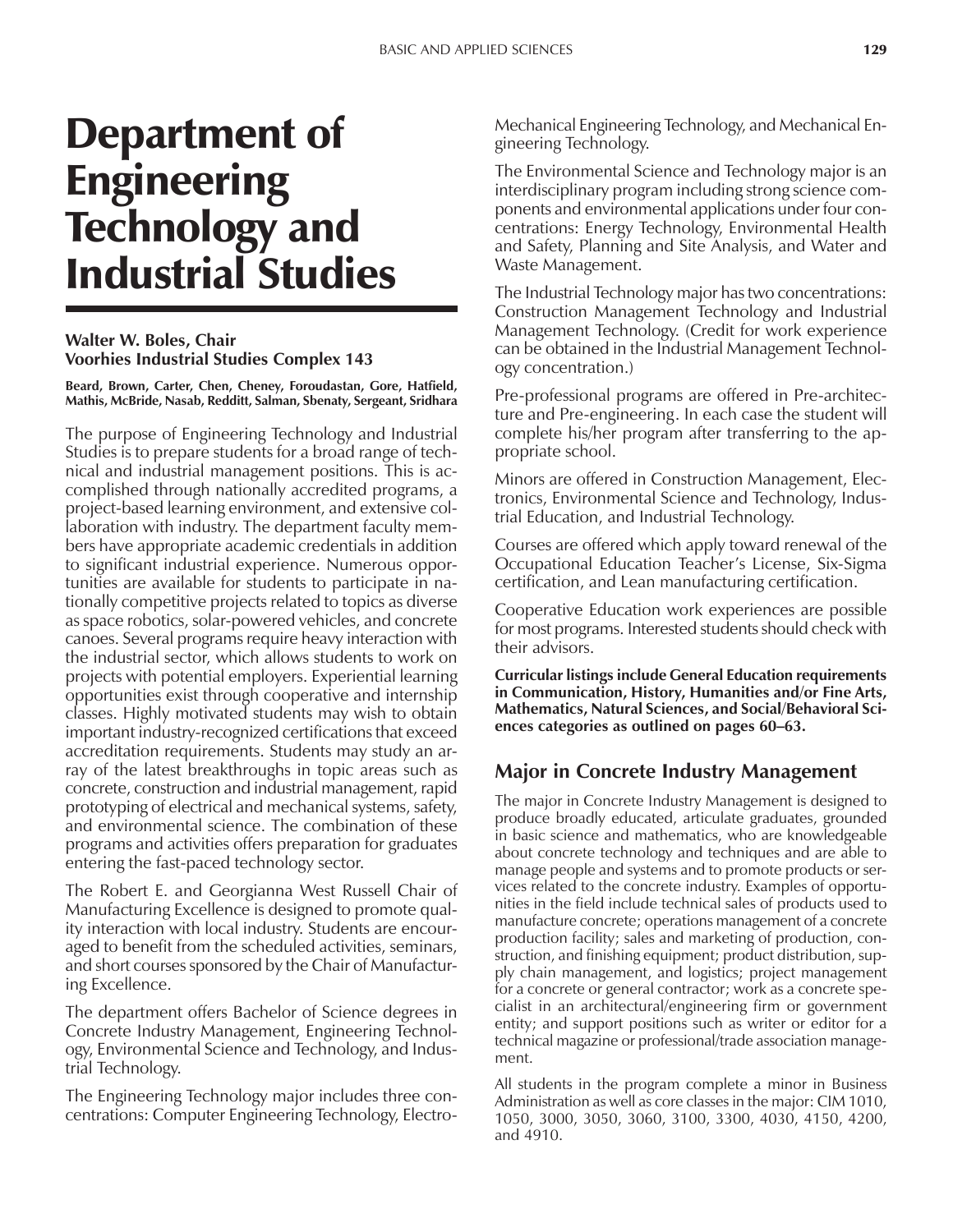## **Production, Sales, and Service Specialty**

The Production, Sales, and Service specialty is geared toward developing technical managers for ready mix and block and precast concrete production facilities as well as their suppliers, such as admixture, aggregate, cement, and equipment companies. Positions may include opportunities such as operations management, sales and sales management, marketing management, human resource management, technical service and quality control, or environmental and safety management.

All students in the Production, Sales, and Service specialty are required to choose a business-related cognate from the list below in addition to the CIM major requirement of completing a Business Administration minor. Three courses (9 hours) must be successfully completed in a single chosen cognate area prior to graduation.

#### **Curriculum Requirements and Recommended Sequence FRESHMAN**

| <b>FRESHMAN</b>               |                | SUFFIUMUKE                  |    |
|-------------------------------|----------------|-----------------------------|----|
| ENGL 1010, 1020 (Comm)        | 6              | <b>ENGL 2020 or 2030 or</b> |    |
| MATH 1730 (Math)              | 4              | <b>HUM 2610 (Hum/FA)</b>    | 3  |
| GEOL 1040 (Nat Sci)           | 4              | PHYS 2010/2011 or           |    |
| <b>COMM 2200 (Comm)</b>       | 3              | ETIS approved elective      | 4  |
| CIM 1010, 1050                | $\overline{2}$ | Humanities and/or Fine Arts | 3  |
| CHEM 1110 (Nat Sci)           | $\overline{4}$ | CIM 3000, 3050              | 7  |
| PSY 3020, Q M 2610, or        |                | HIST 2010, 2020, or 2030    | 6  |
| <b>MATH 1530</b>              | 3              | ET 3910                     | 3  |
| <b>INFS 2200</b>              | 3              | ECON 2410 (Soc/Beh Sci)     | 3  |
|                               | 29             |                             | 29 |
| <b>JUNIOR</b>                 |                | <b>SENIOR</b>               |    |
| <b>ACTG 3000</b>              | 3              | ET 4420                     | 3  |
| <b>MGMT 3610</b>              | 3              | CIM 3300, 4060, 4150,       |    |
| <b>MKT 3820</b>               | 3              | 4200, 4910                  | 14 |
| CIM 3060, 3100, 4030,         |                | Humanities and/or Fine Arts | 3  |
| 4050                          | 12             | Courses chosen from         |    |
| <b>BLAW 3400</b>              | 3              | one CIM cognate area        | 9  |
| FIN 3000 or 3010              | 3              | PSY 1410 (Soc/Beh Sci)      | 3  |
| <b>ENGL 3520 or BMOM 3510</b> | 3              |                             | 32 |
|                               | 30             |                             |    |

Students should consult their advisors each semester to plan their schedules.

## **CIM Cognate Areas**

Choose one area in which to complete 9 credits. **General Management** MGMT 3630, 3890, 4680; MKT 3855, 3870, 3880, 3950, 3960, 4810 **International Management** MGMT 4620, 4710, 4730 **Entrepreneurship** BMOM 2900; MGMT 3650, 4920 **Sales** MKT 3840, 3850, 3860, 3880, 4800, 4850 **Marketing** MKT 3850, 3855, 3860, 3870, 3880, 3900, 3910, 3930, 3950, 3960, 4870, 4880 **Human Resource Management** MGMT 3810, 4490, 4500, 4510, 4620, 4640, 4650, 4660, 4680, 4690, 4830 **Operations Management** MGMT 3640, 3710, 3730, 3750, 3770, 4610, 4700, 4810 **Environmental Management** EST 2810, 4770, 4780, 4810, 4840

# **Major in Engineering Technology**

Engineering Technology is a technologically advanced program at the Bachelor of Science level utilizing theoretical concepts and hands-on instruction. Program selection is from the following concentrations: Computer Engineering Technology, Electro-Mechanical Engineering Technology, and Mechanical Engineering Technology.

In addition to the General Education courses, the basic requirements for all Engineering Technology concentrations are

- 1. completion of a core of 19 hours of Engineering Technology courses ET 1840 Engineering Fundamentals, 3 hours ET 3601 Electrical Circuit Analysis I, 3 hours ET 3602 Electrical Circuit Analysis II, 3 hours
	- ET 4420 Industrial Safety, 3 hours
	- ET 4710 Industrial Seminar, 1 hour

ET 4801-4804 Senior Problem in Engineering Technology, 3 hours

ET 4970 Engineering Economy, 3 hours

- 2. completion of the minimum number of Engineering Technology total credit hours required in the applicable concentration as follows: Computer Engineering Technology, 62 hours Electro-Mechanical Engineering Technology, 70 hours Mechanical Engineering Technology, 63 hours
- 3. completion of other specific courses as shown under the appropriate concentration.

*NOTE: A grade of C or better is required on transfer credits accepted as part of a major in Engineering Technology.*

## **Concentration: Computer Engineering Technology**

The Computer Engineering Technology concentration, accredited by the Technology Accreditation Commission of the Accreditation Board for Engineering and Technology, 111 Market Place, Suite 1050, Baltimore, MD 21201, (410) 347- 7700, provides the student with a sound technical base in electric and electronic circuits, digital systems, and computer hardware and software. Microcontroller, microprocessor, FPGA, and microcomputer applications in the area of control and automation as well as programming, data acquisition, transfer, and analysis are also emphasized.

Employment opportunities exist in various industrial fields that require the design and applications of digital computers such as manufacturing, medical, aerospace, control, instrumentation and measurements, and networking, installations, and maintenance of computers.

#### **Curriculum Requirements and Recommended Sequence FRESHMAN SOPHOMORE**

| ENGL 1010, 1020 (Comm)   | 6  | <b>MATH 1920</b>            | 4              |
|--------------------------|----|-----------------------------|----------------|
| MATH 1730 (Math)         | 4  | PHYS 2020/2021              | $\overline{4}$ |
| MATH 1910                | 4  | ENGL 2020 or 2030 or        |                |
| ET 1840, 3601            |    | 6 HUM 2610 (Hum/FA)         | 3              |
| COMM 2200 (Comm)         |    | 3 ET 3602, 3620, 3630       | 9              |
| HIST 2010, 2020, or 2030 | 6  | Humanities and/or Fine Arts | 3              |
| PHYS 2010/2011 (Nat Sci) |    | 4 CSCI 1170, 2170           | 8              |
|                          | 33 |                             | 31             |
|                          |    |                             |                |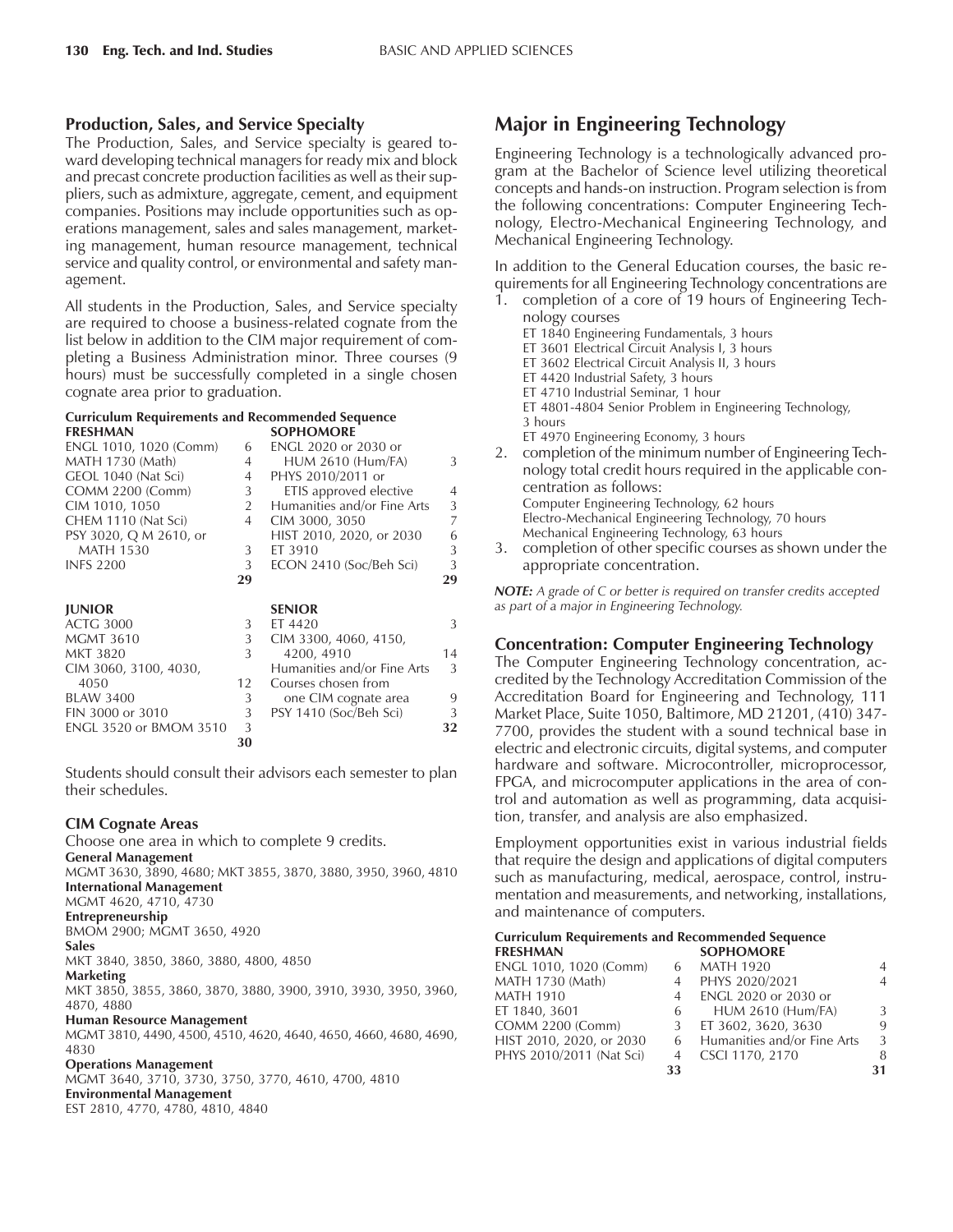| <b>JUNIOR</b>               |    | <b>SENIOR</b>              |               |
|-----------------------------|----|----------------------------|---------------|
| <b>ENGL 3520</b>            | 3  | Social/Behavioral Sciences | 3             |
| ET 3640, 3650, 3670,        |    | <b>CSCL3180</b>            | 3             |
| 4640, 4660                  | 15 | Technical elective*        | $\mathcal{P}$ |
| Humanities and/or Fine Arts | 3  | ET 4610, 4670, 4420,       |               |
| Social/Behavioral Sciences  | 3  | 4801, 4970, 4630           | 18            |
| <b>CSCI 3160</b>            |    | ET 4710                    | 1             |
| CHEM 1110 (Nat Sci)         |    | ET 4600                    | $\mathcal{P}$ |
|                             | 31 |                            | 29            |

*\*Technical elective credits should be selected from upper-division Engineering Technology/Computer Science courses and must be approved by the studentís major advisor.*

Students must take three four- or five-course sequences and the capstone course as follows: Digital Electronics (ET 3601, 3602, 3620, 3630, 3640)

Microprocessor (ET 3620, 3640/3650, 4660, 4670) Instrumentation and Control (ET 3601, 3602, 3630, 4610, 4600) Capstone course (ET 4801)

#### **Optional Computer Science Minor**

The minor will include CSCI 1170, 2170, 3160, 3180 (14 hours) and at least 4 additional hours in upper-division computer science courses as approved by the minor and major advisors.

Students should consult their advisors each semester to plan their schedules.

#### **Minor in Electronics**

The minor in Electronics consists of at least 18 semester hours including ET 3610, 3620, and 3630 plus two courses from ET 3640, 3650, 3660, 3670, 4600, 4610, 4630, 4640, 4660, 4670, or ETIS 4790. All are three credit hours except ET 4600 which is two. Only non-majors may minor in Electronics.

#### **Concentration: Electro-Mechanical Engineering Technology**

The Electro-Mechanical Engineering Technology concentration, accredited by the Technology Accreditation Commission of the Accreditation Board for Engineering and Technology, 111 Market Place, Suite 1050, Baltimore, MD 21201, (410) 347-7700, is structured to prepare the student for positions in industry requiring the integration of electricity (for power and control) and mechanical devices (for force and motion) to perform tasks associated with manufacturing and the performance of services.

Employment opportunities exist in fields such as robotics, fluid power, industrial electricity, heating and air conditioning, and industrial automation.

#### **Curriculum Requirements and Recommended Sequence FRESHMAN SOPHOMORE**

| ENGL 1010, 1020 (Comm) | 6  | ENGL 2020 or 2030 or       |                |
|------------------------|----|----------------------------|----------------|
| MATH 1730 (Math)       | 4  | <b>HUM 2610 (Hum/FA)</b>   | 3              |
| <b>MATH 1910</b>       |    | Social/Behavioral Sciences | 3              |
| ET 1210, 1840, 2310    | 9  | <b>MATH 1530</b>           | $\mathcal{R}$  |
| CHEM 1110 (Nat Sci)    |    | HIST 2010, 2020, or 2030   | 6              |
| COMM 2200 (Comm)       | 3  | PHYS 2010/2011 (Nat Sci)   | $\overline{4}$ |
|                        | 30 | ET 3210, 3601, 3602, 3360  | 12             |
|                        |    |                            | 31             |

| <b>JUNIOR</b>               |                | <b>SENIOR</b>                 |    |
|-----------------------------|----------------|-------------------------------|----|
| Humanities and/or Fine Arts |                | 3 Humanities and/or Fine Arts | 3  |
| <b>MATH 2110</b>            |                | Social/Behavioral Sciences    | 3  |
| <b>CSCI 1170</b>            |                | <b>ENGL 3520</b>              |    |
| ET 3620, 3630, 3810, 3830,  |                | ET 3650, 4600, 4610, 4640,    |    |
| 3860, 4420                  | 18             | 4710, 4802, 4850, 4860,       |    |
| PHYS 2020/2021              | $\overline{4}$ | 4970                          | 24 |
|                             | 30             |                               | 33 |

Students must take four three- or four-course sequences and the capstone course as follows:

Robotics (ET 3810, 4850, 4860) Control Systems (ET 3601, 3602, 3630, 4610, 4600) Digital Circuits (ET 3601, 3602, 3620, 3650) Engineering Mechanics (ET 1840, 3830, 3860) Capstone course (ET 4802)

Students should consult their advisors each semester to plan their schedules.

#### **Concentration: Mechanical Engineering Technology**

The Mechanical Engineering Technology concentration at MTSU enables students to obtain the skills necessary for placement in highly competitive jobs in machine design, manufacturing, engineering, field service engineering, technical sales, thermal analysis, product design, utilities operations, air conditioning design, plant operations, and a variety of other professions. Through design projects and laboratory training, students examine how to relate such skills to a variety of fields in mechanical engineering technology including product and machine design, power generation, utilities, and manufacturing. The educational quality of this program is especially high in that it provides students with the opportunity to mesh their in-class experiences with project-oriented assignments and real-world experience in national competitions such as the Great Moonbuggy Race, the Solar BikeRayce, SAE Formula One Collegiate Competition, and the Mini Baja Race. The prospects for a graduate in mechanical engineering technology are as broad as the major concentration itself. Graduates can expect opportunities to work on a variety of projects from developing and producing engines and transportation equipment in the automobile, ship, rail, and aviation industries to working as a member on an engineering technologist design team to improve high-performance automobiles and air-conditioned environments. Students graduating from mechanical engineering technology programs often find themselves in highly responsible, challenging, and extremely rewarding positions.

#### **Curriculum Requirements and Recommended Sequence FRESHMAN SOPHOMORE**<br>ENGL 1010. 1020 (Comm) 6 ENGL 2020 or ENGL 2020 or 2030 (Hum/FA) 3

| LIVEL TOTO, TOLO (COMMIT |    | $\cup$ LIVEL $\angle$ DEVED BILLES DUE THE RESERVED BILLES DUE |                |
|--------------------------|----|----------------------------------------------------------------|----------------|
| <b>MATH 1730 (Math)</b>  |    | <b>ENGL 3520</b>                                               |                |
| <b>MATH 1910</b>         |    | 4 PHYS 2010/2011 (Nat Sci)                                     | $\overline{4}$ |
| CHEM 1110 (Nat Sci)      |    | 4 Humanities and/or Fine Arts                                  |                |
| ET 1210, 1840, 2310      | 9  | (2 prefixes)                                                   | 6              |
| CSCI 1170                |    | <b>MATH 1920</b>                                               | 4              |
|                          | 31 | ET 3210, 3360, 3601, 3830                                      | - 12           |

**32**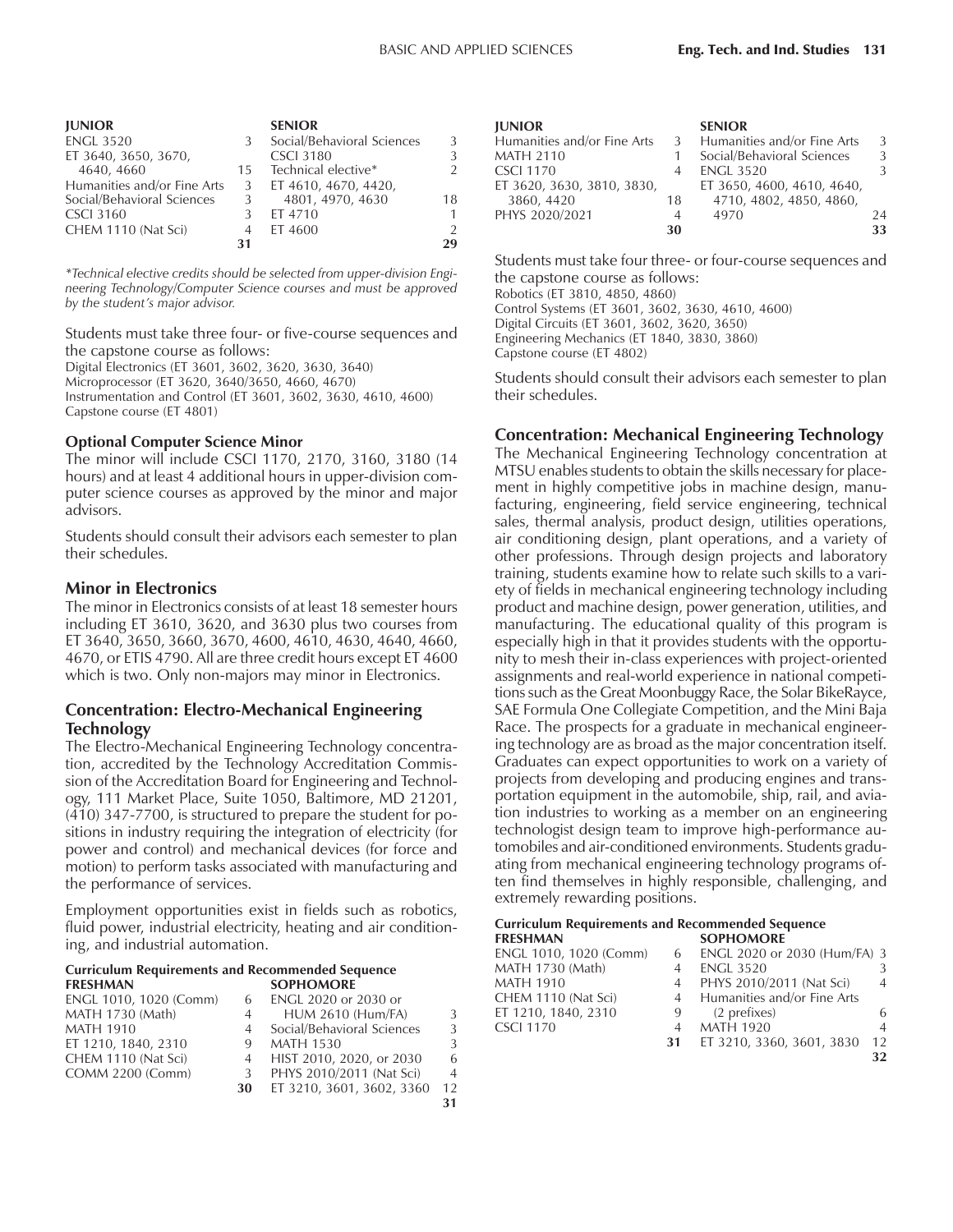| <b>JUNIOR</b>              |    | <b>SENIOR</b>              |    |
|----------------------------|----|----------------------------|----|
| HIST 2010, 2020, or 2030   | 6  | ET 4340, 4420, 4710        | 7  |
| <b>COMM 2200 (Comm)</b>    | 3  | ET 4850, 4970, 4815        | 9  |
| Social/Behavioral Sciences |    | ET 4860, 4803, 4830        | 9  |
| (2 prefixes)               | 6  | ET electives (4 hours from |    |
| ET 3260, 3602, 3840        | 9  | approved list)*            | 4  |
| ET 3810, 3860, 4330        | 8  |                            | 29 |
|                            | 32 |                            |    |

*\*Approved list of senior electives: ET 4230, 4600, 4640, 4990*

Students must take four three-course sequences and the capstone course as follows: Materials/Processing (ET 1210, 3260, 4340) CADD (ET 2310, 3360, 4330) Thermal Systems (ET 3810, 4815, 4850) Engineering Mechanics (ET 3830, 3840, 3860) Capstone course (ET 4803)

Students should consult their advisors each semester to plan their schedules.

## **Major in Industrial Technology**

Industrial Technology is a broad program designed to prepare the student for a position in the expanding technical fields in government and industry. Included are concentrations in Construction Management and Industrial Management for manufacturing and service industries.

In addition to the General Education requirements, the minimum requirements for all Industrial Technology concentrations are

- 1. completion of a minimum of 40-49 hours of engineering technology and industrial studies courses as listed under the appropriate concentration;
- 2. completion of a core of
	- ET 2310 Computer-Assisted Drafting/Design I
	- ET 3610 Introduction to Electricity and Electronics
	- ET 3910 Introduction to Operations Management
	- ET 4420 Industrial Safety
	- ET 4710 Industrial Seminar;
- 3. completion of other specific courses as listed under the appropriate concentration.

#### **Concentration: Construction Management Technology**

The Construction Management Technology concentration, accredited by the National Association of Industrial Technology (NAIT), is designed to prepare the student for supervisory or staff positions in a variety of construction-related organizations (land developers, construction firms, wholesalers of construction materials, construction material manufacturers, lumber yards, etc.). This program could include opportunities for employment in general supervision, human relations, sales, production and inventory control, and other areas.

Suggested areas for the required minor are Business Administration, Economics, or Marketing.

|                   | <b>Curriculum Requirements and Recommended Sequence</b>                            |
|-------------------|------------------------------------------------------------------------------------|
| <b>FRECISSIAN</b> | $c$ $\bigcap$ <sub>Li<math>\bigcap</math>Li<math>\bigcap</math><sub>DF</sub></sub> |

| <b>FRESHMAN</b>              |    | <b>SOPHOMORE</b>            |                |
|------------------------------|----|-----------------------------|----------------|
| ENGL 1010, 1020 (Comm)       | 6  | Humanities and/or           |                |
| <b>INFS 2200</b>             | 3  | Fine Arts (2 prefixes)      | 6              |
| <b>MATH 1720 (Math)</b>      | 3  | PHYS 2010/2011 (Nat Sci)    | $\overline{4}$ |
| HIST 2010, 2020, or 2030     | 6  | CM 3160                     | 3              |
| ET 2310                      | 4  | CM 3180                     | 3              |
| Social/Behavioral Sciences   | 3  | CM 3320                     | $\overline{4}$ |
| <b>COMM 2200 (Comm)</b>      | 3  | ET 3615                     | 3              |
|                              | 28 | CM 3150                     | 3              |
|                              |    | FIN 2450                    | 3              |
|                              |    | <b>ENGL 2020 or 2030 or</b> |                |
|                              |    | <b>HUM 2610 (Hum/FA)</b>    | 3              |
|                              |    |                             | 32             |
| <b>JUNIOR</b>                |    | <b>SENIOR</b>               |                |
| <b>ACTG</b>                  | 3  | CM 4110                     | 3              |
| CM 3190                      | 3  | CM 4170 or 4171             | 3              |
| GEOL 1040 (Nat Sci)          | 4  | ET 3910                     | 3              |
| CM 3210, 3500                | 6  | <b>SPAN 1010</b>            | 3              |
| CM 4010, 4100, 4120, 4130 13 |    | Social/Behavioral Sciences  | 3              |
| ET 4420                      | 3  | <b>MKT 3820</b>             | 3              |
|                              | 32 | ET 4710                     | 1              |
|                              |    | Electives                   | 9              |
|                              |    |                             | 28             |

Students should consult their advisors each semester to plan their schedules.

#### **Concentration: Industrial Management Technology**

This program, accredited by the National Association of Industrial Technology (NAIT), is designed to prepare students for positions and careers in both the industrial and service sectors. Certifications can be earned in lean manufacturing, Six Sigma (Green Belt level), and safety. Typical positions include junior industrial engineer, first-level management, Quality/Six Sigma analyst/leader, lean manufacturing leader, safety/ergonomics coordinator, production/project scheduler, inventory analyst, work team leader, and other related positions.

**Work-based (Experiential) Learning: Maximum 30 semester hours.** Up to 18 semester hours may be granted for approved work experience. Up to 18 semester hours may be granted for approved work-based learning. The total hours for both work experience and work-based learning may not exceed 30 semester hours. Students who do not have any applicable work experience may take internship courses (ETIS 2920, 3920, and 3930) or co-op courses (ETIS 2930, 2940, 3970, and 3980) and may apply these courses as part of this experiential learning. Students will be required to participate in a formal assessment process to quality for experiential learning credit.

Students should consult their advisors each semester to plan their schedules.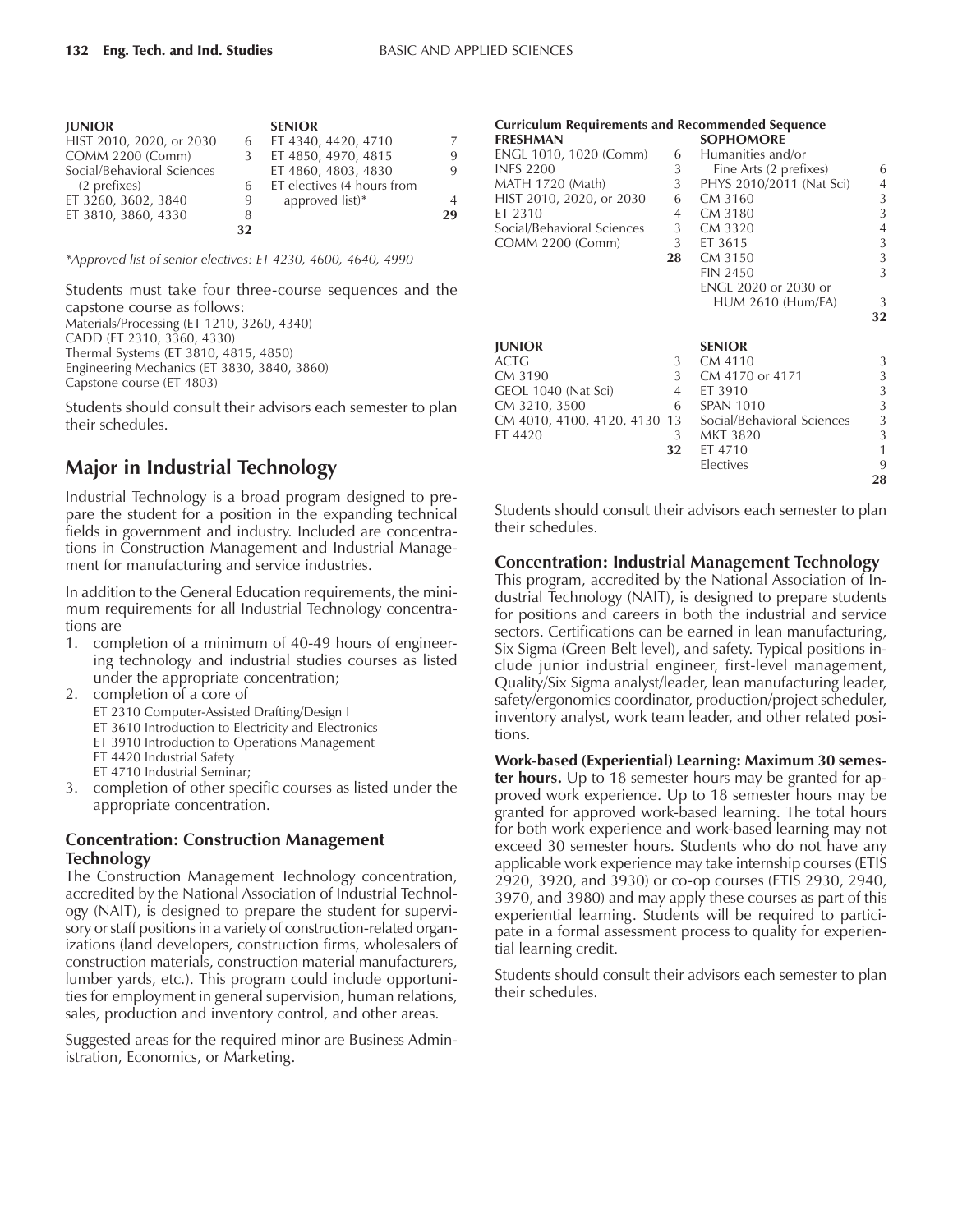| Curriculum Requirements and Recommended Sequence* |                |                             |                |
|---------------------------------------------------|----------------|-----------------------------|----------------|
| <b>FRESHMAN</b>                                   |                | <b>SOPHOMORE</b>            |                |
| ENGL 1010, 1020 (Comm)                            | 6              | ENGL 2020 or 2030 or        |                |
| BIOL 1030 (Nat Sci)                               | 4              | <b>HUM 2610 (Hum/FA)</b>    | 3              |
| <b>CHEM 1010</b>                                  | $\overline{4}$ | PHYS 2010/2011 (Nat Sci)    | $\overline{4}$ |
| MATH 1730 (Math)                                  | 4              | HIST 2010, 2020, or 2030    | 6              |
| <b>MATH 1910</b>                                  | 4              | Social/Behavioral Sciences  | 3              |
| Humanities and/or Fine Arts                       | 3              | MATH 1530, PSY 3020,        |                |
| <b>CSCI 1150</b>                                  | 3              | or Q M 2610                 | 3              |
| ET 1840                                           | 3              | <b>ACTG 3000</b>            | 3              |
|                                                   | 31             | Humanities and/or Fine Arts | 3              |
|                                                   |                | ET 2310                     | 3              |
|                                                   |                | <b>COMM 2200 (Comm)</b>     | 3              |
|                                                   |                |                             | 31             |
| <b>JUNIOR</b>                                     |                | <b>SENIOR</b>               |                |
| ET 3615, 3260, 3910                               |                | Directed electives**        | 6              |
| 3950, 4420                                        | 17             | ET 3960, 4710, 4920, 4990,  |                |
| ET 3210, 3810, 3830, 4600                         | 11             | 4590, 4900, 4970            | 19             |
| Social/Behavioral Sciences                        | 3              | <b>ETIS 4800</b>            | 3              |
|                                                   | 31             | ET 4490                     | 1              |
|                                                   |                |                             | 29             |

*\*Curriculum is currently being reduced to 120 hours.*

*\*\*Students should choose six credits of electives from the following courses: PSY 3320; ET 1210, 3360, 3860, 4280, 4370, 4850, 4910.*

Students should consult their advisors each semester to plan their schedules.

#### **Minor in Industrial Technology**

The minor in Industrial Technology consists of 18 semester hours of courses as approved by the minor advisor. A minimum of 9 hours must be upper-division courses. The minor must include 8 semester hours in one of the following areas: drafting, electronics, engineering, industrial facilities and management, metals, or safety.

#### **Minor in Construction Management**

The minor in Construction Management consists of 18 semester hours in Engineering Technology and Industrial Studies courses including CM 3150 and 3160 plus 11 semester hours as approved by the minor advisor.

#### **Minor in Industrial Education**

A minor in Industrial Education consists of 18 semester hours of Engineering Technology and Industrial Studies courses as approved by the minor advisor. A minimum of 9 hours must be at the upper-division level.

#### **Occupational Education License**

Individuals may obtain professional course work for renewal of the Occupational Education License. This license is required to teach health science technology and occupational education at the secondary level.

Students should consult their advisors each semester to plan their schedules.

## **Major in Environmental Science and Technology**

Environmental Science and Technology is an interdisciplinary major offered in the College of Basic and Applied Sciences and administered by the Department of Engineering Technology and Industrial Studies. The broad-based curriculum offers coursework in the natural sciences, life sciences, mathematics, agriculture, technology, and the arts. Four concentrations in environmental areas—Energy Technology, Environmental Health and Safety, Planning and Site Analysis, and Water and Waste Management—are available to allow the student to pursue an area of interest. No minor is required but is encouraged for EST students. Courses that are part of a studentís major cannot be used in a minor. The requirements for a major in Environmental Science and Technology are listed below with 36-41 semester hours in the EST core, 30 hours in General Education outside of the math and science areas, and 20 to 29 hours in an identified specialty or concentration.

Typical employment opportunities exist in the various levels of governmental agencies and as environmental consultants in manufacturing, construction, and agricultural industries in such areas as air and water quality control, recycling, hazardous and solid waste management, and noise.

The Department of Engineering Technology and Industrial Studies administers the interdisciplinary program. Courses are offered by Agribusiness and Agriscience, Biology, Chemistry, Geosciences, and Engineering Technology and Industrial Studies.

Students are encouraged to pursue opportunities offered through the Center for Energy Efficiency. The center promotes energy economics and environmental awareness and stewardship for students, faculty, administrators, and others in the community. Through interaction with local, state, and federal associations, the center offers certification seminars, educational and training opportunities, and leadership in achieving energy management and efficiency goals.

#### **Core requirements (36-41 hours)**

ABAS 3370, 3 hours BIOL 1120, 4 hours CHEM 1120, 4 hours CHEM 2030 or 3010/3020, 4 or 8 hours GEOL 1040 or ABAS 3340, 3 or 4 hours EST 2810, 3 hours EST 4770 or 4780, 4 hours PHYS 2010/2011, 2020/2021, 8 hours MATH 2050, 3 hours

#### **Concentration: Energy Technology**

The Energy Technology concentration under the Environmental Science and Technology major includes course work in conservation and the environmental issues in the use of nonrenewable energy sources. This program offers preparation for students seeking employment in the energy management, air pollution control, and resource management fields.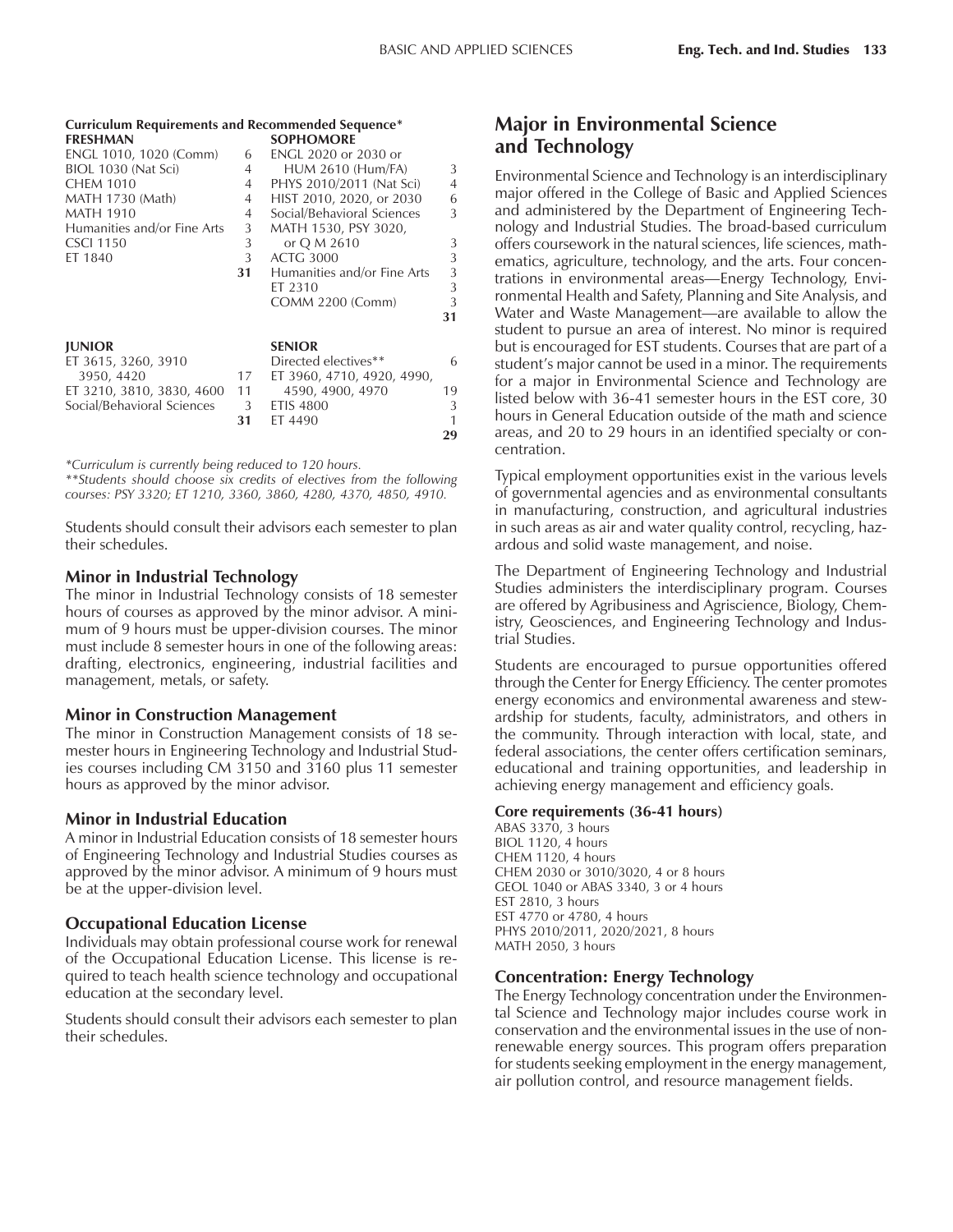| <b>Curriculum Requirements and Recommended Sequence</b> |                |                             |                |  |
|---------------------------------------------------------|----------------|-----------------------------|----------------|--|
| <b>FRESHMAN</b>                                         |                | <b>SOPHOMORE</b>            |                |  |
| ENGL 1010, 1020 (Comm)                                  | 6              | MATH 1910 (Math)            | 4              |  |
| BIOL 1110 (Nat Sci)                                     | 4              | <b>MATH 2050</b>            | 3              |  |
| <b>BIOL 1120</b>                                        | 4              | PHYS 2010/2011, 2020/2021   | 8              |  |
| CHEM 1110 (Nat Sci)                                     | 4              | <b>CHEM 2030</b>            | 4              |  |
| <b>CHEM 1120</b>                                        | 4              | GEOL 1040 or ABAS 3340      | $3 - 4$        |  |
| <b>EST 2810</b>                                         | 3              | Social/Behavioral Sciences  | 3              |  |
| Humanities and/or Fine Arts                             | 3 <sup>1</sup> | ET 3615                     | 4              |  |
| HIST 2010, 2020, or 2030                                | 3 <sup>7</sup> | <b>ENGL 2020 or 2030 or</b> |                |  |
|                                                         | 31             | <b>HUM 2610 (Hum/FA)</b>    | 3              |  |
|                                                         |                |                             | 32-33          |  |
|                                                         |                |                             |                |  |
| <b>JUNIOR</b>                                           |                | <b>SENIOR</b>               |                |  |
| Social/Behavioral Sciences                              | 3              | EST 4770 or 4780            | 4              |  |
| ABAS 3370                                               | 3              | ET 4815, 3810, 4970         | 9              |  |
| HIST 2010, 2020, or 2030                                | 3              | ET 4420 or BIOL 3220        | 3              |  |
| EST 4810, 4820, 4840                                    | 9              | Humanities and/or Fine Arts | 3              |  |
| <b>COMM 2200 (Comm)</b>                                 | 3              | <b>GEOL 4130</b>            | 4              |  |
| ET 3610                                                 | 4              | <b>ETIS 3920</b>            | $\overline{2}$ |  |
| GEOG 4530                                               | 3              | PHYS*                       | $\overline{4}$ |  |
|                                                         | 28             |                             | 29             |  |
| *Consult advisor for course.                            |                |                             |                |  |

#### **Concentration: Environmental Health and Safety**

The Environmental Health and Safety concentration of the Environmental Science and Technology major includes course work in calculus-based courses in physics and engineering mechanics, engineering design, and safety. This course of study offers preparation for a variety of careers in environmental engineering technology, safety, design, and environmental consulting, as well as graduate degree programs in environmental engineering.

#### **Curriculum Requirements and Recommended Sequence**

|    | <b>SOPHOMORE</b>            |         |
|----|-----------------------------|---------|
| 6  | <b>MATH 1910 (Math)</b>     |         |
| 4  | <b>MATH 2050</b>            | 3       |
| 4  | PHYS 2010/2011, 2020/2021   | 8       |
| 4  | Social/Behavioral Sciences  | 3       |
| 4  | <b>ENGL 2020 or 2030 or</b> |         |
| 3  | <b>HUM 2610 (Hum/FA)</b>    | -3      |
| 3  | GEOL 1040 or ABAS 3340      | $3 - 4$ |
| 3  | CHEM 3010, 3020             |         |
| 31 | 32-33                       |         |
|    |                             |         |
|    |                             |         |

| <b>IUNIOR</b>              |         | <b>SENIOR</b>               |                |
|----------------------------|---------|-----------------------------|----------------|
| Social/Behavioral Sciences | 3       | <b>CHEM 4600</b>            | 3              |
| HIST 2010, 2020, or 2030   | 3       | Humanities and/or Fine Arts | 3              |
| <b>COMM 2200 (Comm)</b>    | 3       | <b>BIOL 4240</b>            | $\overline{4}$ |
| ABAS 3370                  | 3       | <b>HLTH 4460</b>            | 3              |
| EST 4780                   | 4       | ET 4450                     | 3              |
| CHEM 2230, 3530            | 9       | EST 4770                    | $\overline{4}$ |
| BIOL 3050 or 4080          | $3 - 4$ | EST 4980                    | 3              |
|                            | 28-29   | ET 4420                     | 3              |
|                            |         | <b>BIOL 4570</b>            | 3              |
|                            |         |                             | 29             |

Students should consult their advisors each semester to plan their schedules.

#### **Concentration: Planning and Site Analysis**

The Planning and Site Analysis concentration under the Environmental Science and Technology major offers training in environmental planning, the collection and analysis of information on the natural environment to be completed before design and construction of a project. The goal of planning is to avoid natural hazards, conserve natural resources, and protect the environment through sound ecological principles. Effective environmental planning results in the efficient management of natural resources, insuring sound economic development while minimizing environmental degradation.

|                 |  | <b>Curriculum Requirements and Recommended Sequence</b> |
|-----------------|--|---------------------------------------------------------|
| <b>FRESHMAN</b> |  | <b>SOPHOMORE</b>                                        |

| ENGL 1010, 1020 (Comm)      | 6  | MATH 1910 (Math)            | 4       |
|-----------------------------|----|-----------------------------|---------|
| BIOL 1110 (Nat Sci)         | 4  | <b>MATH 2050</b>            | 3       |
| <b>BIOL 1120</b>            | 4  | PHYS 2010/2011, 2020/2021   | 8       |
| CHEM 1110 (Nat Sci)         | 4  | Social/Behavioral Sciences  | 3       |
| <b>CHEM 1120</b>            | 4  | <b>ENGL 2020 or 2030 or</b> |         |
| EST 2810                    | 3  | <b>HUM 2610 (Hum/FA)</b>    | 3       |
| Humanities and/or Fine Arts | 3  | GEOL 1040 or ABAS 3340      | $3 - 4$ |
| HIST 2010, 2020, or 2030    | 3  | <b>CHEM 2030</b>            | 4       |
|                             | 31 | <b>BIOL 2230</b>            | 4       |
|                             |    |                             | 32-33   |
|                             |    |                             |         |
| <b>JUNIOR</b>               |    | <b>SENIOR</b>               |         |
| Social/Behavioral Sciences  | 3  | Humanities and/or Fine Arts | 3       |
| HIST 2010, 2020, or 2030    | 3  | Approved electives*         |         |
| <b>COMM 2200 (Comm)</b>     | 3  | BIOL 4240, 4250             | 8       |
| ABAS 3370                   | 3  | CHEM 4600, 4630             |         |
| EST 4770 or 4780            | 4  | GEOL 4090, 4130             | 5       |
| <b>CHEM 2230</b>            | 5  |                             | 30      |
| <b>BIOL 3220</b>            | 3  |                             |         |
| <b>GEOG 4530</b>            | 3  |                             |         |
|                             |    |                             |         |

*\*Choose from ABAS 4340, 4350; BIOL 3210; CHEM 4610; EST 4810; GEOG 4570; GEOL 4150, 4490.*

**27**

Students should consult their advisors each semester to plan their schedules.

#### **Concentration: Water and Waste Management**

The Water and Waste Management concentration under the Environmental Science and Technology major looks at solid waste which is deposited on land and in water, sometimes causing serious environmental problems. However, wastes may be handled as a resource. Major issues of waste management include problems and benefits associated with landfilling garbage and with the need to reduce the waste stream. Major concerns to be considered in assessing waste management problems and solutions are (1) environmental quality: wastes must be managed so they do not pollute air or soil water resources; nor should they be used in a way that might introduce a toxic or pathogen into the food chain; (2) organic waste as energy resources: incineration can be studied as an alternative to landfilling or application; organic wastes may also be a source of fertilizers.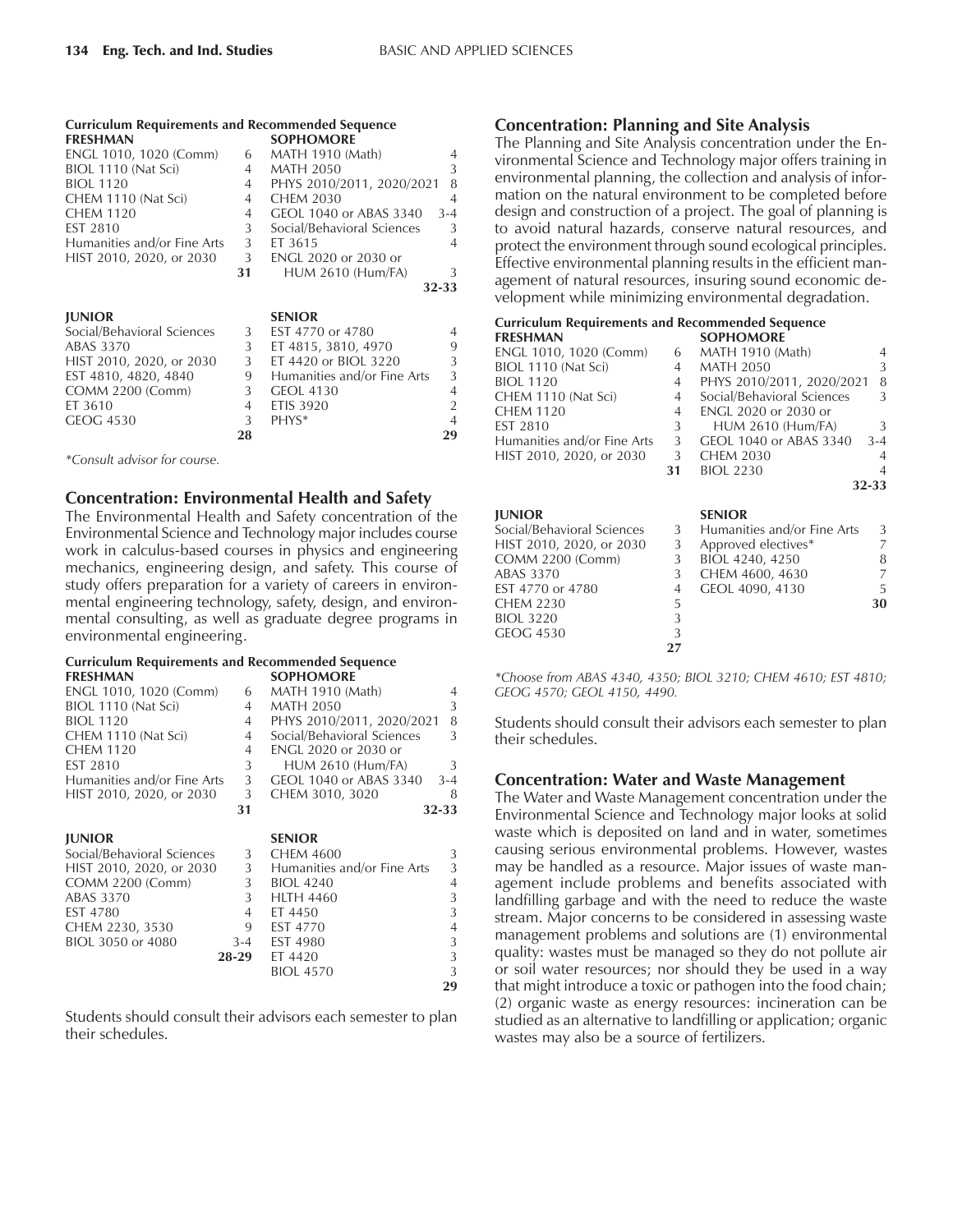| <b>Curriculum Requirements and Recommended Sequence</b> |                |                             |                |
|---------------------------------------------------------|----------------|-----------------------------|----------------|
| <b>FRESHMAN</b>                                         |                | <b>SOPHOMORE</b>            |                |
| ENGL 1010, 1020 (Comm)                                  | 6              | <b>MATH 1910 (Math)</b>     | 4              |
| BIOL 1110 (Nat Sci)                                     | 4              | <b>MATH 2050</b>            | 3              |
| <b>BIOL 1120</b>                                        | 4              | PHYS 2010/2011, 2020/2021   | 8              |
| CHEM 1110 (Nat Sci)                                     | 4              | Social/Behavioral Sciences  | 3              |
| <b>CHEM 1120</b>                                        | 4              | <b>ENGL 2020 or 2030 or</b> |                |
| EST 2810                                                | 3              | <b>HUM 2610 (Hum/FA)</b>    | 3              |
| Humanities and/or Fine Arts                             | 3              | ABAS 3340                   | 3              |
| HIST 2010, 2020, or 2030                                | 3 <sup>7</sup> | <b>CHEM 2030</b>            | $\overline{4}$ |
|                                                         | 31             | <b>BIOL 2230</b>            | 4              |
|                                                         |                |                             | 32             |
| <b>JUNIOR</b>                                           |                | <b>SENIOR</b>               |                |
| <b>GEOL 1040</b>                                        | 4              | Humanities and/or Fine Arts | 3              |
| EST 4770 or 4780                                        | 4              | <b>GEOL 4130</b>            | $\overline{4}$ |
| ABAS 3370                                               | 3              | <b>BIOL 4250</b>            | 4              |
| COMM 2200 (Comm)                                        | 3              | CHEM 4600, 4630             | 7              |
| HIST 2010, 2020, or 2030                                | 3              | Approved electives*         | 7              |
| BIOL 3220, 4240                                         | 7              | Social/Behavioral Sciences  | 3              |
| <b>CHEM 2230</b>                                        | 5              |                             | 28             |
|                                                         | 29             |                             |                |

*\*Choose from ABAS 3700, 4370; BIOL 3210, 4590; CHEM 4610; GEOL 4150.*

Students should consult their advisors each semester to plan their schedules.

#### **Minor in Environmental Science and Technology**

The minor in Environmental Science and Technology consists of 18 semester hours of courses as approved by the minor advisor with at least 6 hours at the upper-division level.

## **Pre-architectural and Pre-engineering Programs**

#### **Pre-architecture**

The following program is recommended as the first year of a five-year program leading to the Bachelor of Architecture degree. After successful completion of the courses listed, students are eligible to apply for admission to the school of architecture of their choice. It should be understood that students who complete this year of work will not automatically be assured of admission to the remaining four years of work in a school of architecture. Those who wish to apply to a school of architecture should see their advisors no later than February 1 in order to have time to follow the proper procedure to be considered for admission for the fall term of the following year. The recommended program for the first year follows.

#### **FRESHMAN**

| ENGL 1010, 1020          |    |
|--------------------------|----|
| MATH 1910, 1920          | 8  |
| Science*                 | 8  |
| CM 1300                  | 4  |
| ET 1840                  | 3  |
| Social Science Electives | 6  |
|                          | 35 |

*\*To be selected based on the transfer school requirements and the approval of the advisor. The student should have the catalog of the transfer school at the time of registration, if possible.*

Students should consult their advisors each semester to plan their schedules.

#### **Pre-engineering**

The pre-engineering program that exists at MTSU requires additional study at an engineering school such as Tennessee State University, Tennessee Technological University, the University of Memphis, the University of Tennessee, or Vanderbilt University in order to obtain an engineering degree. Depending upon the program chosen, the student will complete two or three\* years of the curricula shown below at MTSU. Students should consult their advisors and an advisor at the school to which they want to transfer concerning specific information on acceptance/transfer of the courses listed below to the engineering school of their choice. Information on the pre-engineering program in agricultural engineering can be found under the School of Agribusiness and Agriscience.

| <b>FRESHMAN</b>  |   | <b>SOPHOMORE</b>              |    |
|------------------|---|-------------------------------|----|
| ENGL 1010, 1020  |   | 6 PHYS 2110/2111, 2120/2121 8 |    |
| CHEM 1110, 1120  | 8 | MATH 3110, 3120;              |    |
| MATH 1910, 1920  | 8 | STAT 3150                     | 10 |
| ET 1840, 2310    |   | 6 ET 3830, 3840, 3860         | 9  |
| <b>CSCI 1170</b> |   | 4 ET 3360, 4970               | 6  |
|                  |   | 32 COMM 2200                  | 3  |
|                  |   |                               | 36 |

*\*Additional classes are available to juniors based on which school they are planning to attend. For example, MTSU offers a wide variety of engineering courses that may be available to third-year pre-engineering students. Students wanting to stay for a third year and take these courses may do so, but they must consult their advisors in advance.*

Students should consult their advisors each semester to plan their schedules.

#### **Standard Four-Year Engineering Program**

This program will require four years to complete. The student is required to take the freshman and sophomore years indicated above and then transfer to an engineering school. The engineering school would then require two years of additional study to complete requirements toward the degree. The pre-engineering program at MTSU has been closely coordinated with several engineering schools. A student who elects to transfer should confer with his or her faculty advisor two semesters prior to transfer.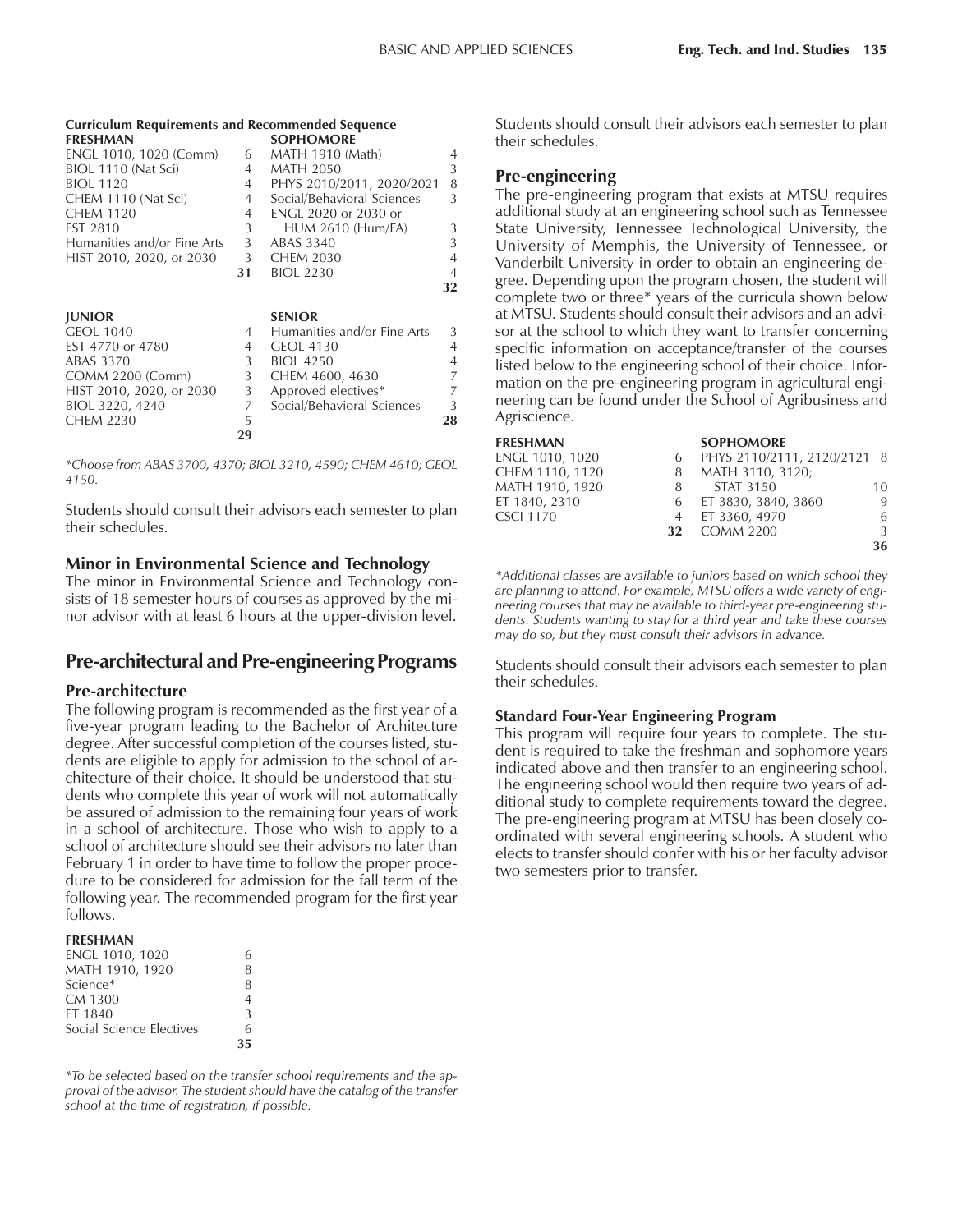# **Courses in Construction Management [CM]**

- **1300 Drafting Fundamentals for Architecture and Construction.** Four credits. Not open to students who take ETIS 1310. Drafting theory and practice including orthographic projection, drafting conventions, lettering, descriptive geometry, and size descriptions employing architectural and construction sketching activities. Recommended for students of pre-architecture and construction management with less than one unit of high school drafting. Two hours lecture and four hours laboratory.
- **3150 Residential Building Construction and Materials I.** Four credits. Blueprint reading, terminology, building materials, methods and techniques, problems, and fundamentals essential for residential construction. Recommended for those desiring general knowledge of construction or work in the construction field. Two hours lecture and four hours laboratory.
- **3160 Cost Estimating I.** Three credits. Prerequisite: CM 3150 or consent of instructor. Introduction to the principles and practices involved in the preparation of a cost estimate for a residential home. Topics include introduction to cost estimating, materials, and labor costs for residential building.
- **3170 Construction Measurement.** Three credits. Prerequisites: CM 3150; ET 2310; MATH 1720 or 1730. Reading of topo maps used in the construction field. Measurement and calculations involved in surveying, road and utilities layout for subdivisions.
- **3180 Construction and Materials II.** Three credits. Prerequisite: CM 3150. A continuation of CM 3150 with emphasis on new building materials and various types of construction. Light commercial construction included.
- **3190 Construction Land Development Operations.** Three credits. Prerequisite: ET 2310 or permission of instructor. Topics include contractor procedures in land development, land development infrastructure, and management methods used in small land development construction equipment.
- **3210 Residential Codes, Regulations, Specifications, and Plan Reading.** Three credits. Prerequisite: CM 3150 or permission of instructor. The residential and subdivision infrastructure construction language for plan reading, codes, regulations, and specifications. Lectures and hands-on activities. Industry will provide guest lecturers and show examples of some of their work in the field. Students will be required to visit architects, city and county codes department representatives, and contractors during the semester.
- **3320 Architectural Computer-Aided Drafting and Design.** Four credits. Prerequisites: ET 2310 and CM 3150 or consent of instructor. Using computers to draw and design residential architectural plans. Specifically geared toward the construction area of concentration. Two hours lecture and four hours laboratory.
- **3500 Land Surveying.** Three credits. Prerequisite: MATH 1720 or 1730. Basic surveying operations such as chaining, differential leveling, transverse methods and calculations, structural layout, topographic mapping, and slope staking for road and utilities in subdivisions. Basic surveying instruments used include the chain, automatic level, transit, and theodolite. Environmental issues relating to land and land development covered.
- **4010 Construction Law.** Three credits. Prerequisite: Junior standing. Practical approach to the legal system in construction. Topics include licensing requirements, business associations, hiring professionals, employment issues, insurance, worker's comp, tort

liability, contracts, financing, sale of property, title issues, liens, land use, bankruptcy, and warranties.

- **4100 Mechanical and Electrical Systems.** Four credits. Prerequisites: CM 3160, 3320; PHYS 2010-2011. Fundamentals and computer design of mechanical, electrical, and plumbing systems used in the residential and light commercial building construction industry. Three hours lecture and three hours laboratory.
- **4110 Cost Estimating II.** Three credits. Prerequisites: CM 3190, 4120. Use of computer to estimate total cost of land development and housing costs for capstone project.
- **4120 Scheduling.** Three credits. Prerequisites: CM 3190, 3320, and 4100. Flow of labor and material toward specified goal, weather, trade characteristics, and material availability in work scheduling shown by graphs.
- **4130 Construction Administration.** Three credits. Prerequisites: CM 3160-3190. Management and administration of construction to include contracts, office, and field work.
- 4170 Capstone-LDRB Construction Management. Three credits. Prerequisites: All construction courses through CM 4130. Final preparation of development plans, etc., for subdivision. Basic principles of presentations. Presentation of capstone project to Building Construction Technical Committee.
- **4171 Construction Marathon.** Three credits. Prerequisite: Construction Management Technology majors beginning their fifth consecutive semester of marathon training. For students interested in advanced training to prepare for National Competition in Land Development/Residential Construction. Training will be yearround for a minimum of two years. Students will sign up for CM 4171 at the beginning of the fifth and the sixth consecutive semesters of training for three hours credit each. Participants must attend the required number of sessions each semester as determined by the team coaches (not to exceed nine sessions). Students are required to sign a contract with the construction program advisor before becoming a Marathon Construction Team member.

# **Courses in Concrete Industry Management [CIM]**

- **1010 Introduction to Concrete Industry.** One credit. Overview of the history, career opportunities, job functions, and professional organizations in the concrete industry. Introduction to the concrete industry management curriculum, instructional exceptions, and methodologies.
- **1050 Blueprint Reading.** One credit. Provides a broad-based background in interpreting bluelines. Typical plans for both residential and commercial building reviewed.
- **3000 Fundamentals of Concrete: Properties and Testing.** Four credits. Corequisite: CM 3150 or 1010. Concrete testing, admixtures, placing, and finishing. Effects of concrete-making materials on properties of fresh and hardened concrete materials.
- **3050 Concrete Construction Methods.** Three credits. Prerequisite: CM 3000. Forming and shoring, placing and reinforcing; transporting, placing, consolidating, finishing, jointing, and curing concrete for cast-in-place foundations, pavements, slabs on ground, structural frames, and other structural members; erecting precast concrete members; waterproofing concrete foundations.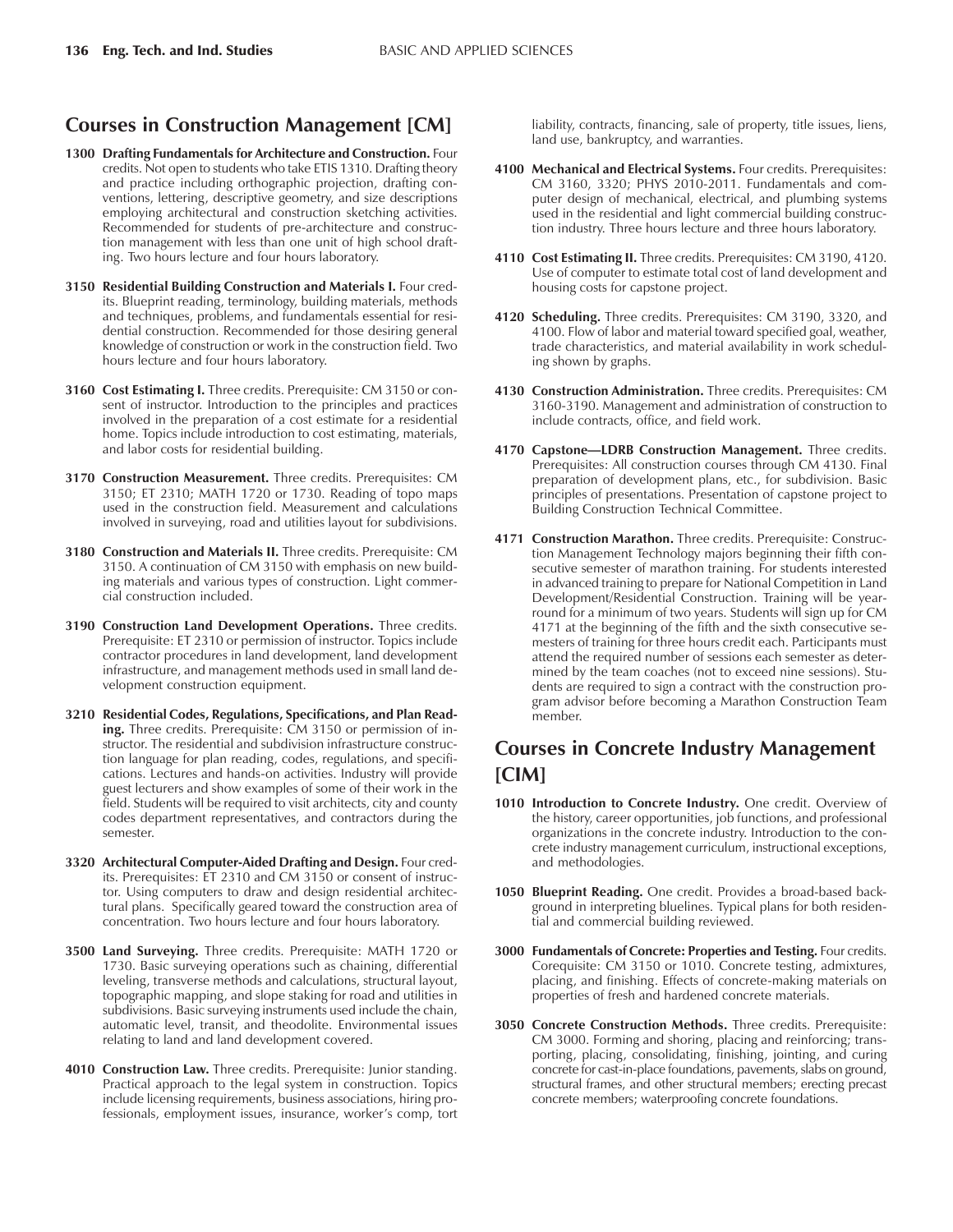- **3060 Understanding the Concrete Construction System.** Three credits. Prerequisite: CM 3000. Detailed look at how the concrete construction industry works. Includes review of model building codes, building officials and their function, concrete industry codes and standards, concrete construction processes, quality assurance systems, contract documents, and concrete construction markets.
- **3070 Site Planning, Layout, and Preparation.** Three credits. Prerequisite: CIM 3050. Activities required to successfully prepare a site for concrete work. Includes initial site investigation, surveying, groundwork, subbase preparation, and elevations. Exposes students to modern technological tools and methods such the use of GPS, EDM, and lasers.
- **3080 Formwork Design and Computerized Drafting.** Four credits. Prerequisite: CIM 3050. Overview of costs and safety with regard to formwork selection, design, and construction. Reviews the various forming systems available and how they may be integrated for use in specific project circumstances. Includes a basic review of CAD drafting techniques and their applications.
- **3100 Applications of Concrete Construction.** Three credits. Prerequisites: CM 3000, 3050. Details many uses of concrete in the construction of buildings, pavements, and other facilities. Emphasis on the advantages, disadvantages, and unique problems faced by materials suppliers, contractors, and design professionals when concrete is chosen for specific applications.
- **3200 Concrete Project Estimating.** Three credits. Prerequisite: CIM 3100. Project drawings to prepare both basic and detailed estimates. Activities include practice implementing the printreading, estimating, and other skills acquired using actual sets of finished drawings. Projects will become more complicated as the semester progresses and will include below-grade, flatwork, and abovegrade examples.
- **3300 Concrete Industry Internship.** Three credits. Opportunity for students to gain supervised, practical work experience in their particular field of interest within the concrete industry. The student will be evaluated by his/her supervisor, and a final report will be submitted by the student detailing the internship experience.
- **3600 Advanced Concrete Project Management.** Three credits. Prerequisite: CIM 3060. A continuation of the construction management concepts taught in CIM 3060. Emphasis on application of advanced project management concepts. A group activity involving management of a complex concrete construction project.
- **4010 Design and Construction Issues.** Three credits. Prerequisite: CIM 3200. A review of concrete construction materials and their physical and mechanical properties. Special emphasis placed on the concepts of mechanics of materials and resolving design/ construction mismatches.
- **4030 Issues in the Concrete and Construction Industry: A Legal and Ethical Perspective.** Three credits. Involves a case study approach to critically analyzing historical and current events in the concrete and construction industry. Particular emphasis on developing a managerial decision-making process incorporating ethical, legal, financial, and other business perspectives.
- **4050 Management of Concrete Products: Ordering and Delivering.** Three credits. Prerequisites: ET 3910; CM 3000, 3050. Provides student with basic understanding on managing order and

delivery processes common to all concrete products. Emphasis on planning, organizing, and controlling at both the first-line supervisory and managerial levels. Key differences in the order and delivery functions of ready mix concrete, concrete masonry, pre-cast concrete, pre-stress concrete, and concrete pipe supplemented by product-specific guest lectures and plant tours.

- **4060 Management of Concrete Products Production Facilities.** Three credits. Prerequisites: CM 3000, 3050; ET 3910. Provides student with basic understanding of managing the manufacturing process common to all concrete products production facilities. Emphasis on planning, organizing, and controlling at both the first-line supervisory and managerial levels. Review of key differences in manufacturing process of ready mix concrete, concrete masonry, precast concrete, pre-stress concrete, and concrete pipe explained through product-specific guest lectures and plant tours.
- **4070 Concrete Contracting Personnel Management.** Three credits. Prerequisite: Senior standing. Application of personnel management techniques in the contracting business. Emphasis on adapting management styles to various employee personality traits, training techniques, personal management, effective and efficient management of equipment and other resources, and leadership development.
- **4100 Field Management and Supervision.** Three credits. Prerequisite: Senior standing. Offers knowledge and skills to effectively manage concrete construction jobsite activities. Emphasis on safety, equipment identification and use, maintenance, contingency plans, and worksite productivity.
- **4150 Concrete Problems: Diagnosis, Prevention, and Dispute Resolution.** Three credits. Prerequisite: Senior course only. Diagnosing and preventing problems related to concrete production, testing, construction, and performance. Identifying causes of fresh and hardened concrete problems such as fast and slow setting, air content variations, low strength, cracking, and scaling. Pre-job conferences and dispute resolution methods.
- **4200 Senior Concrete Lab.** Two credits. Opportunity for students to gain in-depth knowledge of the technical aspects of concrete and cement chemistry in a laboratory environment. The student will be evaluated by his/her ability to investigate a concrete situation and resolve the issue with a laboratory project. Graded activities include in-class exercises, written reports, and oral presentations.
- **4800 Special Problems in Concrete Industry Management.** Onethree credits. Prerequisite: Permission of department. Opportunity to pursue projects of individual interest in concrete industry management. Projects may be technical and/or managerial in nature and may require any combination of literature reviews, lab work, field studies, and other research methods. A faculty member will approve a formally submitted proposal for the study, supervise progress, and grade a report and a presentation which are required upon completion of the project. May be repeated for up to 6 hours of undergraduate credit.
- **4910 Capstone.** Three credits. Prerequisite: To be taken semester before graduation. Intensive study of a problem(s) appropriate to the major and the student's career interest. Solution(s) for problem(s) presented to a committee of concrete industry representatives. Presentation must emphasize depth of analysis, completeness and effectiveness of solution, and presentation skills.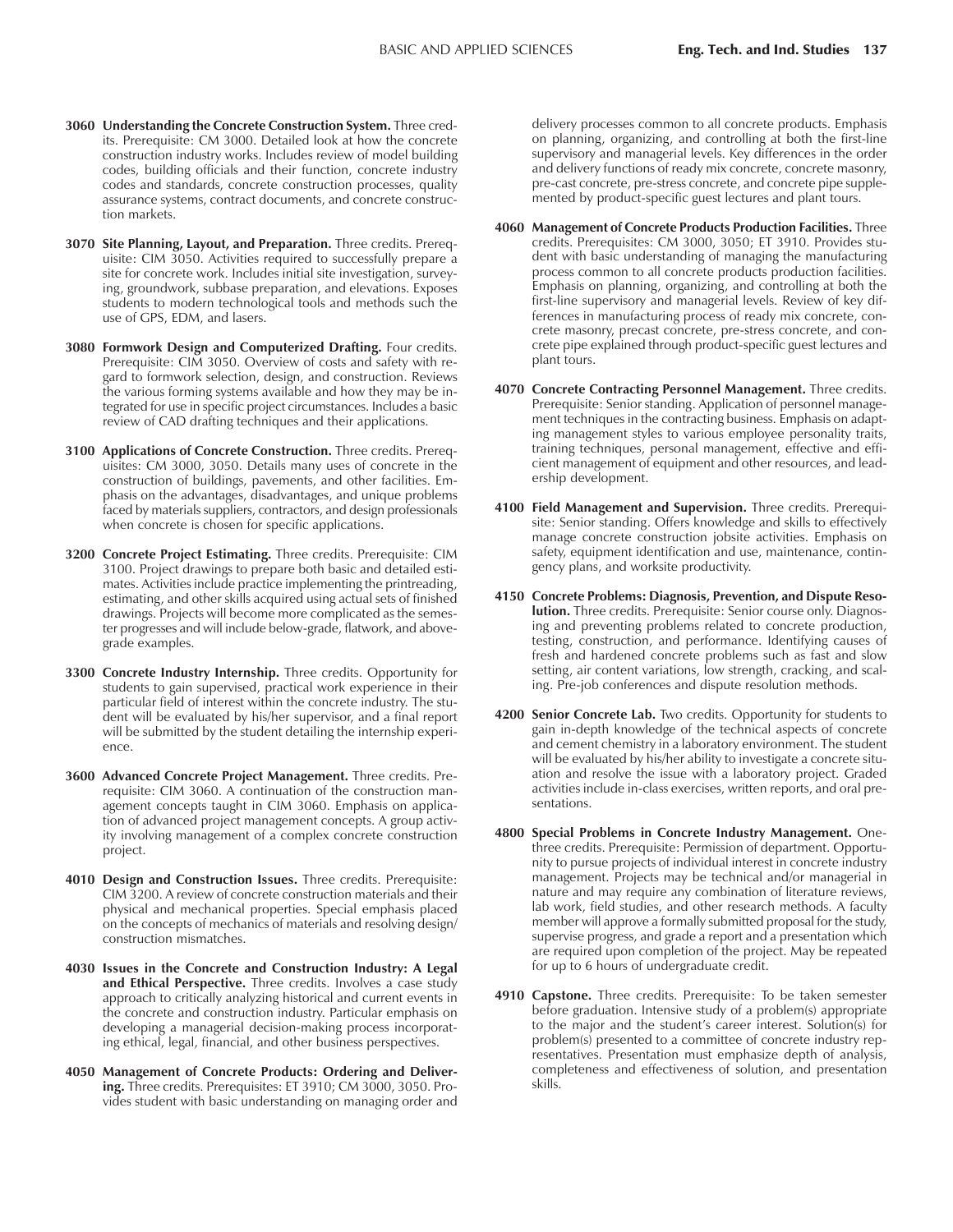## **Courses in Engineering Technology and Industrial Studies [ETIS]**

- **1310 Basic Technical Drawing and Sketching.** Four credits. Not open to students who take CM 1300. Technical drawing and sketching theory and practice including orthographic projection, drafting conventions, lettering, descriptive geometry, sections, auxiliary views, and size descriptions employing mechanical drawing and sketching activities. Recommended for students with less than one unit of high school drawing. DOES NOT SATISFY REQUIREMENTS FOR MAJOR. Two hours lecture and four hours laboratory.
- 2920 Industrial Orientation Internship. One to three credits. Prerequisite: Consent of the instructor. Provides industrial exposure for students with little or no industrial work experience. Students will be placed in an acceptable company for introductory industrial experiences. Arrangement for this course must be made in advance.
- **2930 Cooperative Education Experience I.** Three credits. Provides students with opportunity for on-the-job training in conjunction with on-campus academic experiences. Students will participate in professional growth seminars. Pass/Fail.
- 2940 Cooperative Education Experience II. Three credits. Prerequisite: ETIS 2930. Continuation of ETIS 2930. Pass/Fail.
- **3920 Industrial Internship I.** Three credits. Prerequisite: Consent of instructor. Student is employed by an acceptable industry for industrial experience. Credit given for actual work with employer. Arrangement for this course must be made in advance. Pass/ Fail.
- **3930 Industrial Internship II.** Three credits. Prerequisite: ETIS 3920. A continuation of Internship I. Same stipulations apply. Pass/ Fail.
- **3970 Cooperative Education Experience III.** Three credits. Prerequisite: ETIS 2940. Continuation of ETIS 2940. Pass/Fail.
- **3980 Cooperative Education Experience IV.** Three credits. Prerequisite: ETIS 3970. Continuation of ETIS 3970. Pass/Fail.
- **4490 Topics in Industrial Technology.** One to six credits. Subject topics offered as required to meet the needs of the class.
- **4700 Industrial Topics.** One to six credits. Problems in any one of a variety of areas to meet the needs of the class.
- **4790 Advanced Problems in Technology.** Three credits. Prerequisite: Completion of all courses in a given area or approval of instructor. For the advanced student who wishes to work on a designated problem in a specific area. Works on an individual problem or project independently under the guidance of an instructor.
- **4800 Senior Problems in Industrial Technology.** Three credits. Prerequisites: ET 4920, 4930, 4940, 4960, and 4970. Capstone course requiring the solution and presentation of a broad technical problem which requires the application of previous course work.

## **Courses in Engineering Technology [ET]**

- **1210 Introduction to Metals and Metallurgy.** Four credits. Origin and behavior of metals. Extractive metallurgy—reduction of metallic ores, production of stock shapes, identification and selection of ferrous and nonferrous metals. Physical metallurgymechanical and physical properties, crystalline structure, phase diagrams, hardening and tempering, isothermal diagrams, metallurgy of welds, service problems, casting processes. Exercises in the use of basic welding, foundry, and metallurgical testing equipment. Two hours lecture and four hours laboratory.
- **1840 Engineering Fundamentals.** Three credits. Broad introduction to basic laws of fluid mechanics, thermodynamics, materials science, and electricity, including topics on power production by conventional and developmental techniques and introduction to computer-aided problem solving. Employment in the engineering fields addressed.
- **2310 Computer-Assisted Drafting/Design I.** Three credits. Prerequisite: ETIS 1310 or CM 1300 or one year of high school drafting. Technical drafting concepts utilizing personal computers, plotters, and appropriate CAD software. Lecture and laboratory.
- **3210 Machine Tool Technology.** Three credits. Prerequisite: ETIS 1310. Metals, their sources, manufacture, and properties; basic metalworking hand tools, measurements; layout; drawing and safety. Exercises in the use of the basic machine tools in machine shop work. Lecture and laboratory.
- **3220 Advanced Metalwork.** Three credits. Techniques, equipment and procedures, advantages and disadvantages of current metalcasting processes used in industry. Laboratory exercises in sand molding and casting, the full mold process, investment casting, and permanent mold casting including pattern design and construction, mold making, metal melting and handling. Guest lecturer(s). Plant tour(s). Lecture and laboratory.
- **3240 Welding.** Four credits. Prerequisite: ET 1210 or consent of instructor. Overview of basic welding, brazing, and cutting processes. Emphasis on operation and safe practice of oxyacetylene, shielded metal arc, tungsten inert gas, and metal inert gas welding and cutting processes. Exercises with welding symbols, selection of electrodes, and setup and operation of welding equipment. Two hours lecture and four hours laboratory.
- **3260 Manufacturing Processes and Materials.** Three credits. An analysis of machines, tools, processes, and materials used in production.
- **3360 Computer-Assisted Drafting/Design II.** Three credits. Prerequisite: CM 3320 or ET 2310. Utilizes IBM-compatible computer and CAD software to develop skills in the creation and analysis of mechanical solid models for design and production purposes. Includes the use of shading and rendering to enhance threedimensional model display and the extraction of two-dimensional engineering drawings. Lecture and laboratory.
- **3601 Electrical Circuit Analysis I.** Three credits. Corequisite: MATH 1910. Fundamentals of electrical circuits. Addresses basic circuit components and quantities. Emphasis on DC circuit calculations and theorems. Uses lab equipment to build and test DC circuits. Two hours lecture and three hours laboratory.
- **3602 Electrical Circuit Analysis II.** Three credits. Prerequisite: ET 3601 and MATH 1910. Addresses basic circuit components and quantities of AC circuits. Introduces three-phase circuits and transformers. Emphasis on AC circuit calculations and theorems. Uses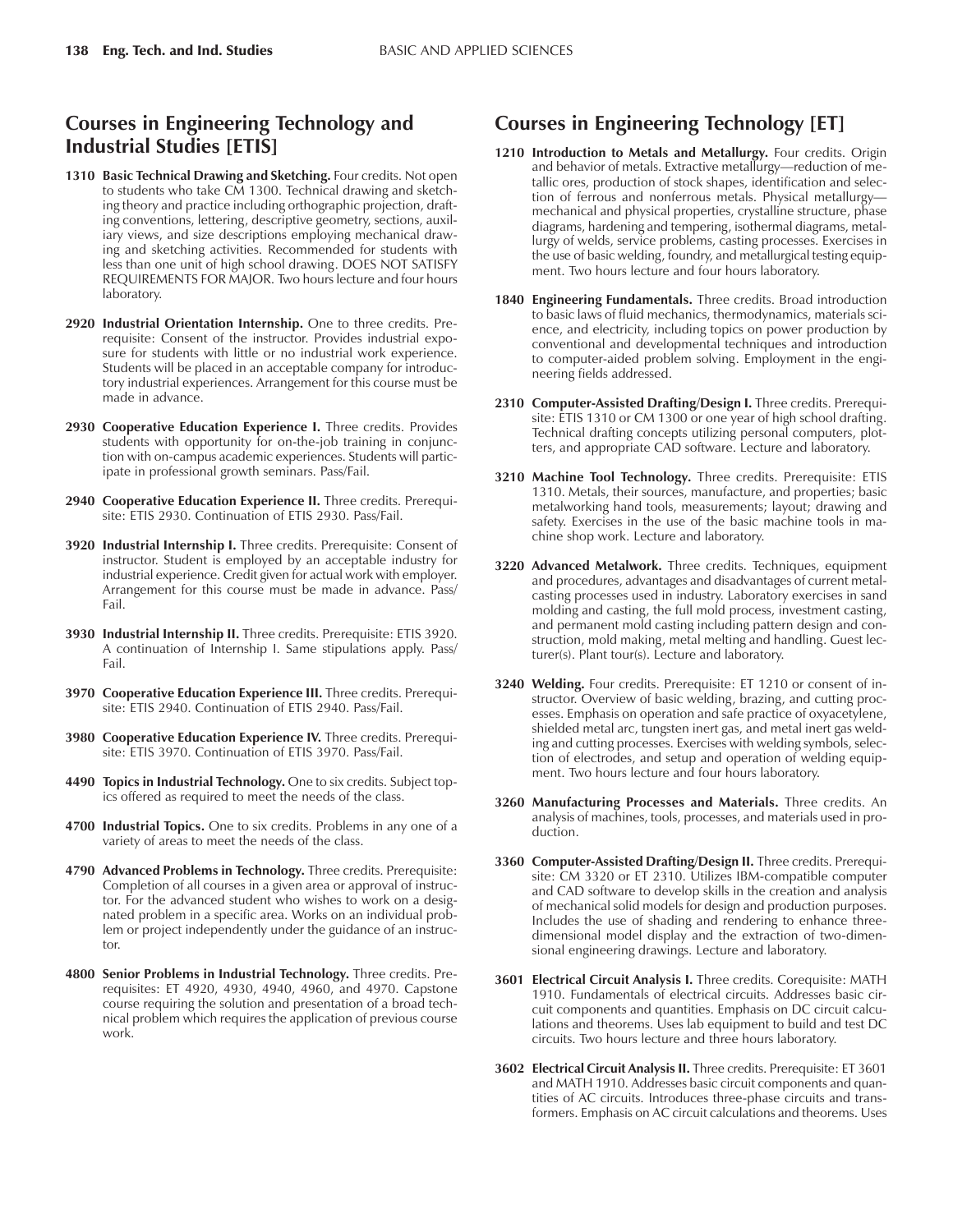lab equipment to build and test AC circuits. Two hours lecture and three hours laboratory.

- **3610 Introduction to Electricity and Electronics.** Four credits. Prerequisite: MATH 1710 or 1730. Orientation to direct current, alternating current, magnetism, filters, and semiconductor devices. Rectifier-filters and basic transistor amplifiers are also examined as representative electronic circuits. Use of meters, oscilloscopes, and other test instruments are stressed in the laboratory. Three hours lecture and three hours laboratory.
- **3615 Principles of Electricity.** Four credits. Prerequisite: MATH 1710 or 1730. An overview of basic electrical circuits and systems, direct current circuits, alternating current circuits, and electrical devices and control schemes. Electrical motors, relays, solenoids, transformers, and power supplies examined. National Electric Code also examined. For students enrolled in Construction Management Technology or Concrete Industry Management. Laboratory exercises stress the use of test instruments and the construction of basic electrical circuits. Three hours lecture and three hours lab.
- **3620 Digital Circuits Fundamentals.** Four credits. Prerequisite: ET 3601 or permission of instructor. Provides thorough coverage of basic digital electronic circuits analysis and design. TTL and CMOS families examined. Number systems, mapping, and minimization techniques covered. Digital design using random logic and programmable logic devices (FPGAs and CPLDs). Three hours lecture and three hours laboratory.
- 3630 Electronics I. Three credits. Prerequisite: ET 3602 or permission of instructor. Introduction to analog electronics. Defines basic parameters and theory of operation of discrete semiconductor devices. Introduces fundamentals of electronic circuits analysis and design. Applications illustrate use, and laboratory projects provide hands-on experience. Two hours lecture and three hours laboratory.
- **3640 Digital Circuits Design.** Three credits. Prerequisite: ET 3620; corequisite: ET 3630 or permission of instructor. In-depth study of sequential circuit analysis and design that includes sate machine design. Emphasis on the use of available development boards using both FPGAs and CPLDs and their respective CAD tools. PLDs programmed using latest relative CAD systems. Two hours lecture and three hours laboratory.
- **3650 Introduction to Microprocessors.** Three credits. Prerequisites: CSCI 1170 and ET 3620. Covers architecture of microcontrollers and microprocessor-based systems and their related components. Machine language programming extensively used to solve problems and demonstrate the relationship of the microprocessor and its supporting peripherals. Basic microcomputer architecture also emphasized. Two hours lecture and three hours laboratory.
- **3660 Communication Electronics.** Four credits. Prerequisite: ET 3630 or permission of instructor. Theory of electronic circuits as applied to communication; special electronics circuits required in communications systems. Testing theory and procedures. Various methods of electronic communications. Testing and evaluation of electronic circuits. Three hours lecture and three hours laboratory.
- **3670 Computer-Assisted Printed Circuit Board Design.** Four credits. Prerequisites: ET 3620 and 3630 or permission of instructor. Utilizes computer software to develop skills in creating schematic and printed circuit board artwork for use in printed circuit board production. Includes plotting, printing, and generating

all necessary documents required for fabrication. Three hours lecture and three hours laboratory.

- **3810 Engineering Thermodynamics and Heat Transfer.** Three credits. Prerequisites: PHYS 2010 or 2110; MATH 1910. Basic concepts of engineering thermodynamics, work, heat, first law, second law, ideal gases, power cycles, conduction, convection, and radiation heat transfer. Applications to power generation, aerospace, and electronics addressed.
- **3830 Statics.** Three credits. Corequisites: MATH 1910 and PHYS 2010. Fundamental concepts and conditions of static equilibrium; their application to systems of forces and couples acting on rigid bodies; and the calculation of centers of gravity, centroids, and moments of inertia.
- **3840 Dynamics.** Three credits. Prerequisite: ET 3830. Rectilinear curvilinear, and rotary motion of rigid objects both with and without consideration of the unbalanced force causing the motion. Application of the principles of work, energy, impulse, and momentum to the solution of engineering problems.
- **3860 Strength of Materials.** Three credits. Prerequisite: ET 3830. The mechanics of materials emphasizing the analysis and design of statically determinate beams, columns, and structural members in torsion and application of the three moment equation to statically indeterminate beams.
- **3910 Introduction to Operations Management.** Three credits. A foundation course in manufacturing and service operations management. Problem-solving applications emphasized.
- **3950 Metrology.** Four credits. Overview of methods and procedures of precision measuring and gauging as used in inspection and quality control by industry. Two hours lecture and four hours laboratory.
- **3960 Industrial Quality Technology.** Three credits. Covers breadth and some depth in quality technology. Explores history of quality, present techniques, and future predictions. Lecture.
- **4230 Advanced Machine Tool Technology.** Three credits. Prerequisite: ET 3210. Taper turning, boring and thread chasing, and calculations of screw threads and other operations. Gear terminology and calculations; practice gear cutting on the milling machine; use of index head. Lecture and laboratory.
- **4280 Computer-Aided Manufacturing: Numerical Control (NC).** Four credits. Prerequisites: ET 2310 and 3210 or consent of instructor. The role of NC in today's manufacturing environment; machines and machine control systems of a typical installation. Justifying NC equipment. Emphasis on writing and debugging programs for a three-axis milling machine and a two-axis turning machine utilizing both computer numerical control and computer-aided part programming. For those with little experience or seeking to broaden their knowledge. Two hours lecture and four hours laboratory.
- **4330 Advanced Computer-Aided Drafting.** Two credits. Prerequisite: ET 3360 or permission of instructor. Topics include customizing menus, 3-D concepts and surface modeling, AutoLisp, rendering, and slide shows. Interactive computer drafting and design using advanced AutoCAD software and add-ons. Primarily for students who want to increase their capabilities using CAD. Lecture and laboratory.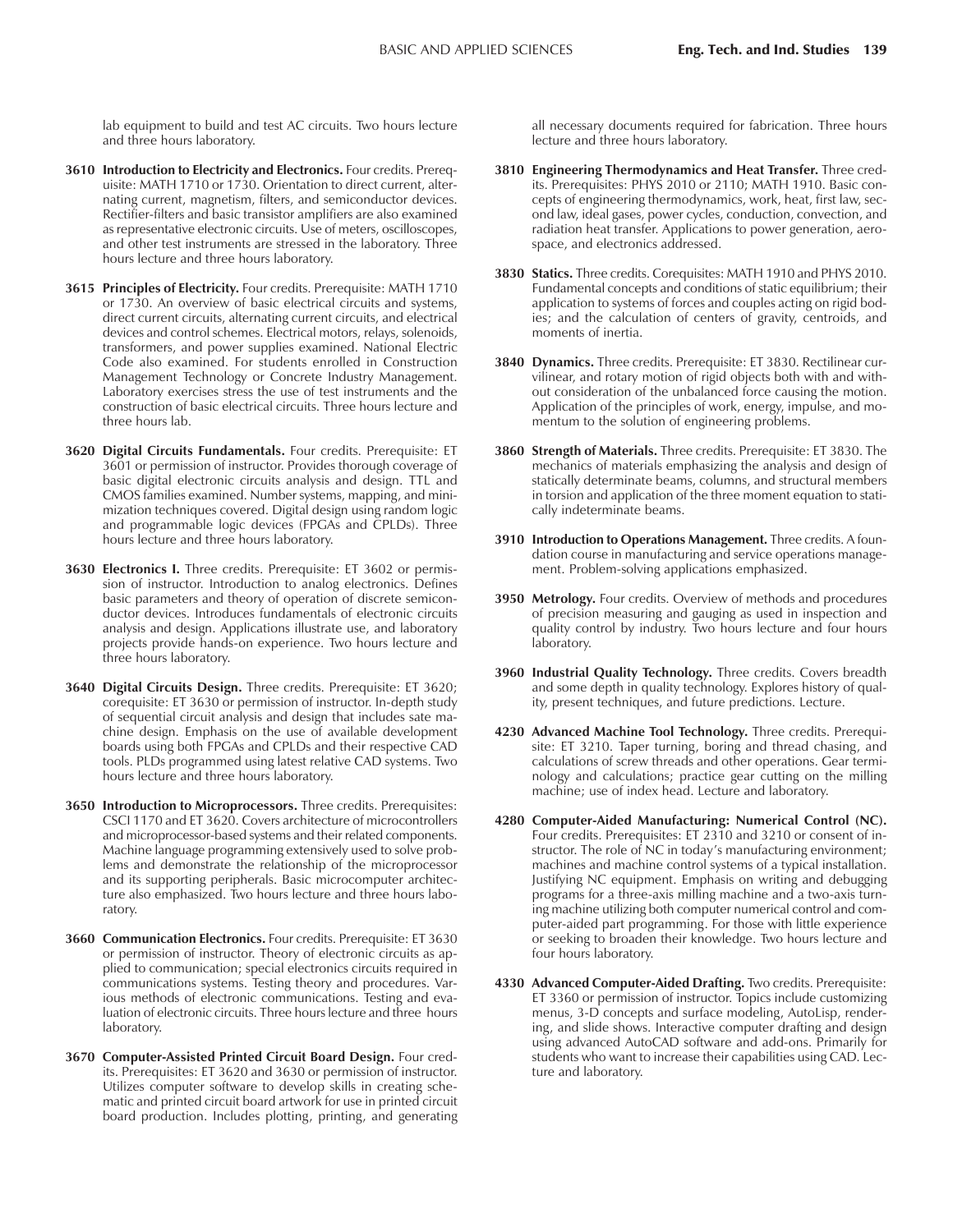- **4340 Design of Machine Elements.** Three credits. Prerequisite: ET 3860. Analytical design methods. Stress analysis, working stress, combined stresses, failure theories, fatigue failure. Design techniques for shafts, fasteners, gears, bearings, and belt and chain drives. Includes a design project.
- **4370 Tool Design.** Three credits. Prerequisites: ET 3260 and 3360; MATH 1730. Basic concepts, to include design projects such as jigs and fixtures and simple dies. Students use CAD in conjunction with CAD catalogs of tooling components.
- **4420 Industrial Safety.** Three credits. Safety and health in the manufacturing, construction, and utilities industries, including pertinent laws, codes, regulations, standards, and product liability considerations. Organizational and administrative principles and practices for safety management and safety engineering, accident investigation, safety education, and safety enforcement.
- **4440 Fire Safety.** Three credits. Fundamental methods of fire protection, prevention, and suppression. Includes characteristics and behavior of fire, fire hazards of materials and buildings, codes and standards for fire prevention and protection, fire protection equipment and systems, and fire fighting forces and how they operate.
- **4450 Industrial Hygiene.** Three credits. Corequisite: ET 4420 or permission of instructor. An introduction to industrial or occupational hygiene—that science and art devoted to the anticipation, recognition, evaluation, and control of those environmental factors or stresses, arising in or from the workplace, which may cause sickness, impaired health and well-being, or significant discomfort and inefficiency among workers or citizens of the community.
- **4590 Manufacturing Automation Systems.** Three credits. Prerequisite: Junior status or consent of instructor. Technical, human, and business aspects of modern automation system. Includes automation controls, levels of control and major components/ subsystems, object-based software components, intelligent actuators and sensors, emerging trends, flexible manufacturing systems (FMS), computer integrated manufacturing (CIM), industrial systems and supply chain applications, organizational approaches, and automation justification.
- **4600 Programmable Logic Controllers.** Two credits. Prerequisite: ET 3630 or permission of instructor. Introduction to programmable logic controllers (PLCs). Selection, operation, and troubleshooting. Ladder diagrams and programming of PLC emphasized. One hour lecture and two hours laboratory.
- **4610 Instrumentation and Controls.** Three credits. Prerequisites: ET 3620 and 3630. Devices and techniques used in the measurement of physical parameters. Consideration of accurates and sources of error, identification of typical measurements, sensors and transducers, control stability and response. Two hours lecture and three hours laboratory.
- **4630 Local Area Networks.** Four credits. Provides the necessary foundation experience to understand the design, implementation, and management strategies of local and wide area networks (LAN/WAN). Data Communication Standards and protocol, fundamentals included. Will include lecture, laboratory activities, and a LAN design requirement. Two hours lecture and three hours laboratory.
- **4640 Industrial Electricity.** Three credits. Prerequisite: ET 3600 or permission of instructor. AC power theory and circuits for industrial applications, polyphase systems, power factor correc-

tion, and transformers. Theory, applications, and selection of motors and generators. Industrial motor control and power transmission. Two hours lecture and three hours laboratory.

- **4660 Microprocessor Interfacing.** Four credits. Prerequisites: ET 3640 and 3650 or permission of instructor. Emphasis on interfacing various analog and digital devices to a microcontroller/microprocessor-based system: memory expansion, A/D and D/A, display devices, keyboards and keypads, electromechanical devices, and sensors. PLDs (FPGAs/CPLDs) interfaced to facilitate rapid prototyping of digital system design. Three hours lecture and three hours laboratory.
- **4670 Microprocessor Design.** Three credits. Prerequisite: ET 4660 or permission of instructor. Advanced microprocessor system design. Emphasis on the design of core CPUs and imbedded components using high-density FPGA/CPLD development boards. Industrial applications of microprocessor-based systems. Two hours lecture and three hours laboratory.
- **4700 Transform Circuit Analysis.** Three credits. Prerequisites: ET 3600 and MATH 1920 or permission of the instructor. Advanced network analysis stressing network theorems and solutions of time and frequency-domain problems with the use of Laplace Transforms.
- **4710 Industrial Seminar.** One credit. Prerequisite: Junior status. Orientation to industrial job opportunities, placement practices, interview techniques, and preparation of application materials (resume, cover letter). Guest lecturers, plant tours, films, student and faculty presentations arranged in seminar fashion. Recommended for junior year.

**4801- Senior Problem in Engineering Technology.** One to three cred-

**4804** its. All required freshman-, sophomore-, and junior-level courses in all disciplines have to be completed before registering for this course. Engineering situations are solved by experimental means. Student must have experimental approach, gather data, interpret results, and prepare a formal technical written and oral report.

**4801 Computer Engineering Technology.** Prerequisites: ET 4670; CSCI 3160.

**4802 Electro/Mechanical Engineering Technology.** Prerequisites: ET 3650, 3860, 4610, and 4860.

**4803 Mechanical Engineering Technology.** Prerequisites: ET 3860, 4340, and 4815.

**4804 Design Engineering Technology.** Prerequisites: ET 3840, 3860, and 4340.

- **4815 Heating, Ventilation, and Air Conditioning.** Three credits. Prerequisite: ET 3810 or permission of instructor. Design and operation of heat and mass transfer systems which produce the needed environments for manufacturing operations, industrial processes, and human comfort. Systems that use mechanical equipment such as pumps, blowers, fans, compressors, and heat exchanges found in fields such as air conditioning, low temperature metallurgy, food preservation, chemical processing, and industrial manufacturing covered. Lecture and laboratory.
- **4830 Vibration.** Three credits. Provides a broad-based background in vibration analysis and introduces present practices. Topics include free, damped, and forced vibrations with one degree of freedom; vibration isolation; free vibration with two degrees of freedom; and introduction to matrix formulation. Lecture, laboratory, and problem solving.
- **4850 Fluid Power.** Three credits. Prerequisites: ET 1840, 3810. Systems and the basic components that make up these systems, including hydraulic, pneumatic, and fluidic. Emphasis on un-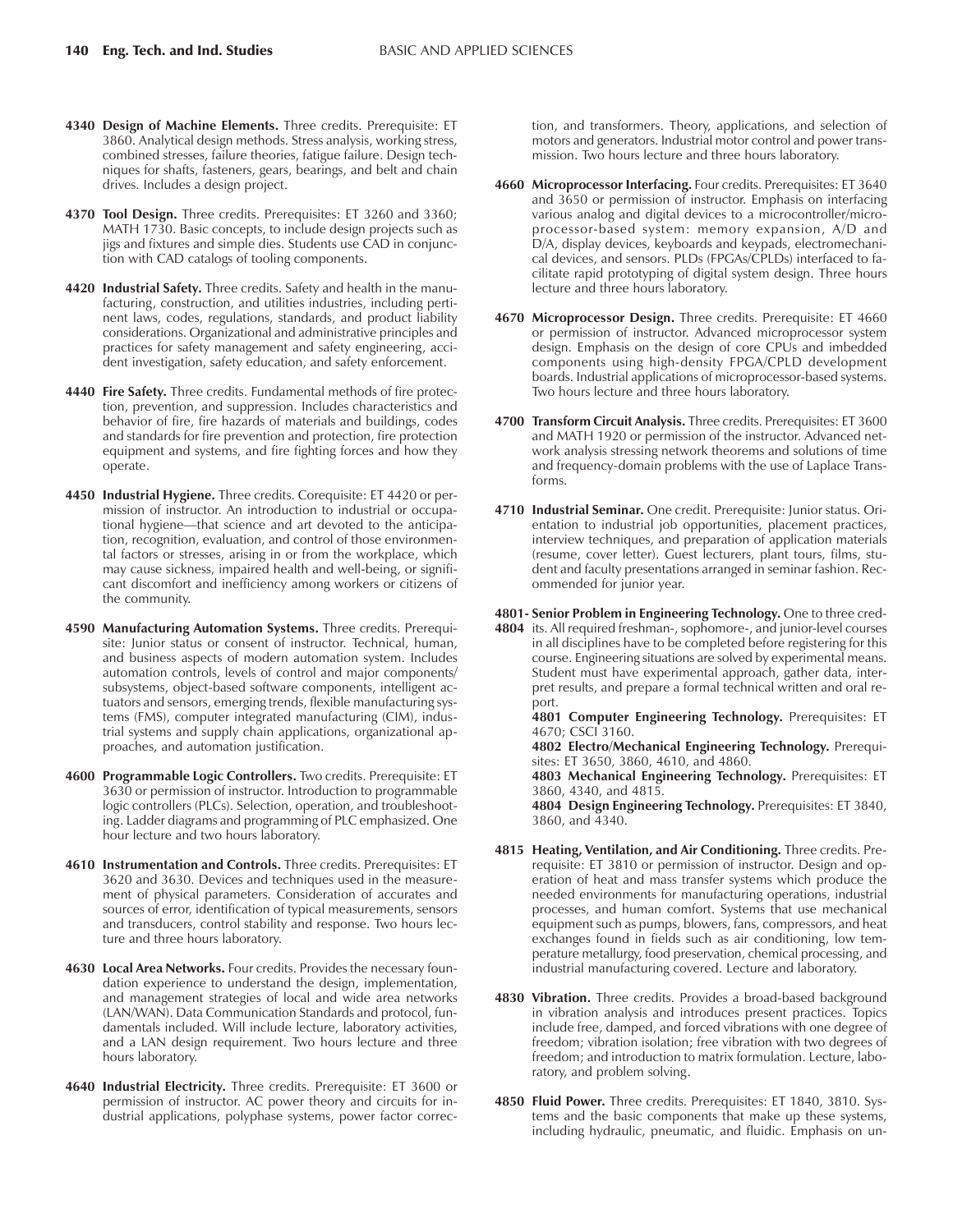derstanding the language and graphic symbols associated with fluid power and the performance characteristics of system components. Lecture, laboratory, and problem solving.

- **4860 Robotics.** Three credits. Prerequisites: ET 4850; MATH 1910; CSCI (3 hours). Fundamentals of robots. Types of robots, types of controls, the prime movers, and the application of robots in the industrial environment. Lecture, laboratory, and problem solving.
- **4900 Productivity Strategies.** Three credits. Prerequisite: ET 3910 or equivalent. Analysis, design, and implementation of productivity strategies and productivity improvement programs for a wide variety of organizations. Touches a spectrum of disciplines such as work design, quality, design engineering, and employee involvement.
- **4910 Maintenance Management.** Three credits. Prerequisite: ET 3910. Overview of maintenance management in an organizational setting such as manufacturing, hospitals, airlines, or large maintenance shops. Application of work measurement and labor utilization controls with emphasis on preventative and predictive maintenance techniques. Computer applications highlighted.
- **4920 Plant Layout and Materials Handling.** Three credits. Prerequisites: ET 2310 and 3910. An overview of facility planning including equipment selection, work flow analysis, activity relationship analysis, and plant layout for product, process, and JIT requirements. Teams assigned actual projects in industry. CAD layout presentations to industry management required.
- **4970 Engineering Economy.** Three credits. Development of capital budgets. Justification of capital projects using time value of money concepts. Replacement analysis. Review of justification of actual capital projects and computer applications.
- **4980 Federal and State Safety Legislation.** Three credits. Corequisite: ET 3910 or permission of instructor. The Federal Occupational Safety and Health Act (OSHA) and the Tennessee Occupational Safety and Health Act (TOSHA) Environmental Protection Agency; rules and regulations and how they apply to industry.
- **4990 Industrial Engineering Systems.** Three credits. Prerequisite: ET 3910. System design of work tasks including establishing time standards by time and motion study and work sampling; ergonomic design for integration of the human into the work task environment. Scientific methods supplemented by quality considerations with emphasis on statistical quality control (SQC). Computer software used for design and analysis.



## **Courses in Industrial Education [IED]**

- **3050 Occupational Teaching Internship I.** Three credits. A supervised teaching experience at a post secondary or secondary school offering occupational training, composed of teaching one half-day course for 15 weeks (or the equivalent). Students given opportunities to apply methods and principles learned in professional courses under the guidance of an experienced supervisor.
- **3060 Occupational Teaching Internship II.** Three credits. A continuation of IED 3050.
- **4000 Program Development and Modification for the Special Needs Learner.** Three credits. Basic strategies for identifying and working with special needs learners in occupational education.
- **4010 History and Philosophy of Industrial Education.** Three credits. Relation to the development of industrial education stressed.
- **4030 Course Development in Occupational and Technology Education.** Three credits. Basic techniques including occupational analysis, preparing objectives, planning a learning sequence, preparing learning activities, selecting and preparing learning resources, and evaluating student performance.
- **4040 Methods of Teaching Occupational and Technology Education.** Three credits. Understanding and skills required for individualizing instruction in occupational and technology education.
- **4060 Organization and Operation of Occupational Student Organizations.** Three credits. Orientation to incorporating student organizations in occupational education programs. Emphasis on establishing an organization, planning chapter activities, utilizing community resources, chapter business procedures and competitive activities.
- **4070 Laboratory Organization and Classroom Management.** Three credits. Laboratory planning and layout, supplies and equipment purchasing, inventory and record keeping, laboratory maintenance, class organization, and safety.
- **4480 Topics in Industrial Education.** One to six credits. Subject topics offered as required to meet the needs of the class.

## **Courses in Environmental Science and Technology [EST]**

**2810 Introduction to Environmental Science.** Three credits. The technical, economic, and political aspects of environmental science. Introduction to specific problems dealing with many pollution issues. Specific monitoring, abatement techniques, and equipment. An overview of energy production processes, industrial pollution problems, air, noise, solid and hazardous wastes, along with economic and environmental concerns. Field trips, lecture, and research projects and/or papers highlight specific topics of special interest to students.

**4760- Seminar in Environmental Science and Technology.** One

**4763** credit each. NOTE: These courses are required for a major in Environmental Science and Technology. Four interdisciplinary seminars conducted jointly among Agribusiness and Agriscience, Biology, Chemistry, Physics and Astronomy, and Engineering Technology and Industrial Studies. Guest lecturers, agency and resource personnel, readings, reflective thought, films, and discussions on environmental problems and issues, new and pro-